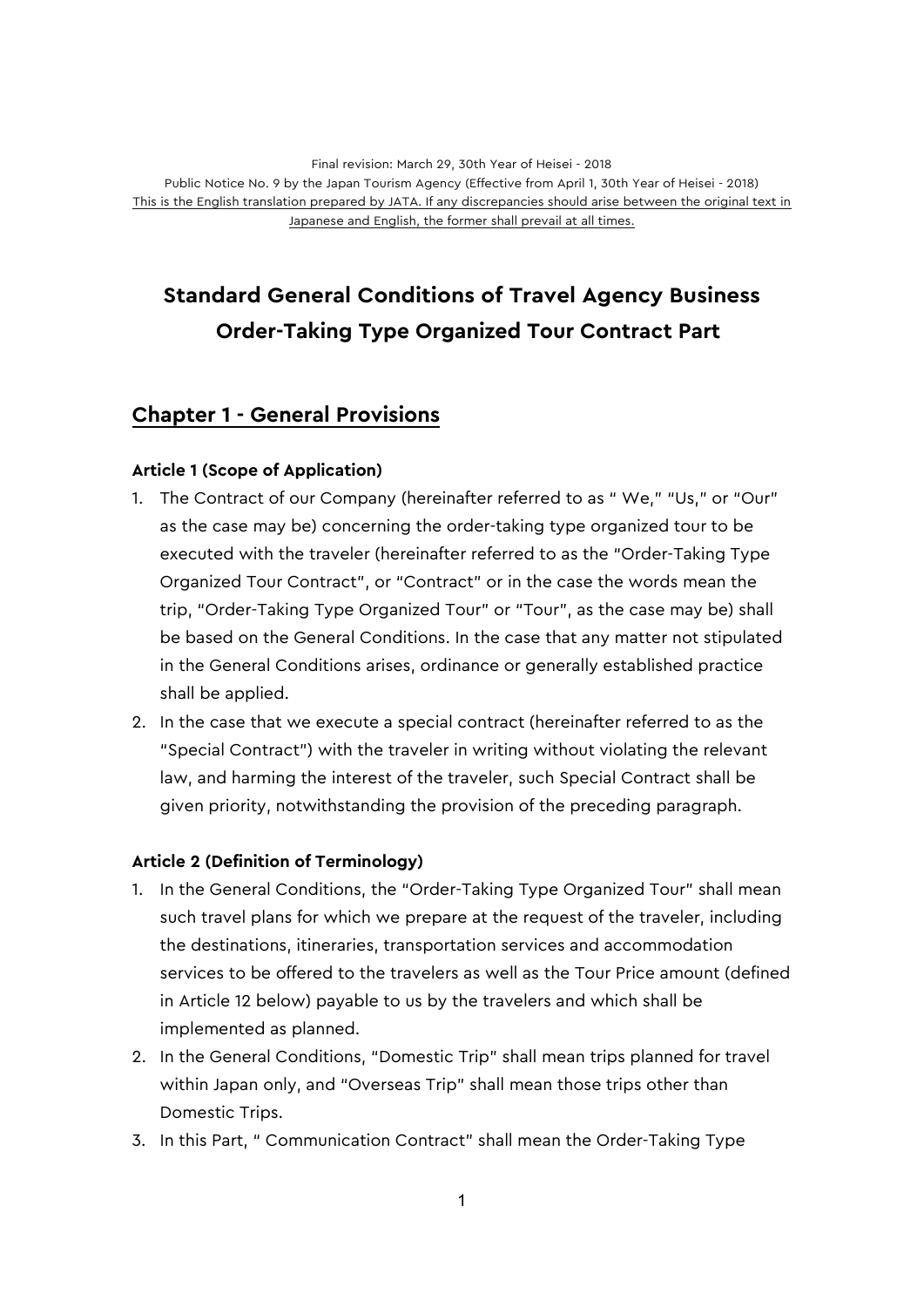Organized Tour Contract, which is executed between us and a card member of the credit card company affiliated with us (hereinafter referred to as an "Affiliated Company") by subscription through telephone, mail, facsimile, or other means of communication, subject to prior consent of the traveler to the effect that the claims or obligations held by us, such as the Tour Price, etc., under the Order-Taking Type Organized Tour Contract, are settled on or after the due date of such claims or obligations according to the separately provided card membership rules of the Affiliated Company and also subject to payment of the Tour Price, etc. payable under the said Order-Taking Type Organized Tour Contract by the methods specified in Article 12, paragraph 2, the latter part of Article 16, paragraph 1, and Article 19, paragraph 2 hereunder.

- 4. In this Part, "Electronic Consent Notice" shall mean a notice issued in acceptance of the subscription for the Contract, and is conducted by means of transmission, among the methods utilizing information and communication technologies, via telecommunication lines connecting the computer, facsimile, telex or telephone (hereinafter referred to as the "Electronic Computer, etc.") used by us with the Electronic Computer, etc. used by the traveler.
- 5. In the General Conditions, "Date Card Used" shall mean the date when the traveler or our Company becomes obligated to pay the Tour Price, etc. or executes refundable liability under the Order-Taking Type Organized Tour Contract.

#### **Article 3 (Content of Tour Contract)**

We undertake to make arrangements and administer the itinerary under the Order-Taking Type Organized Tour Contract so that the traveler may be provided with transportation, accommodation, and other services as offered by transportation and accommodation businesses etc. (hereinafter referred to as the "Tour Service") according to the itinerary set by us.

#### **Article 4 (Business Agent)**

There are cases where we may engage other travel agents, professional arrangers, or other helpers inside or outside Japan, in order to have them make arrangements in whole or in part on our behalf for the execution of the Order-Taking Type Organized Tour Contract.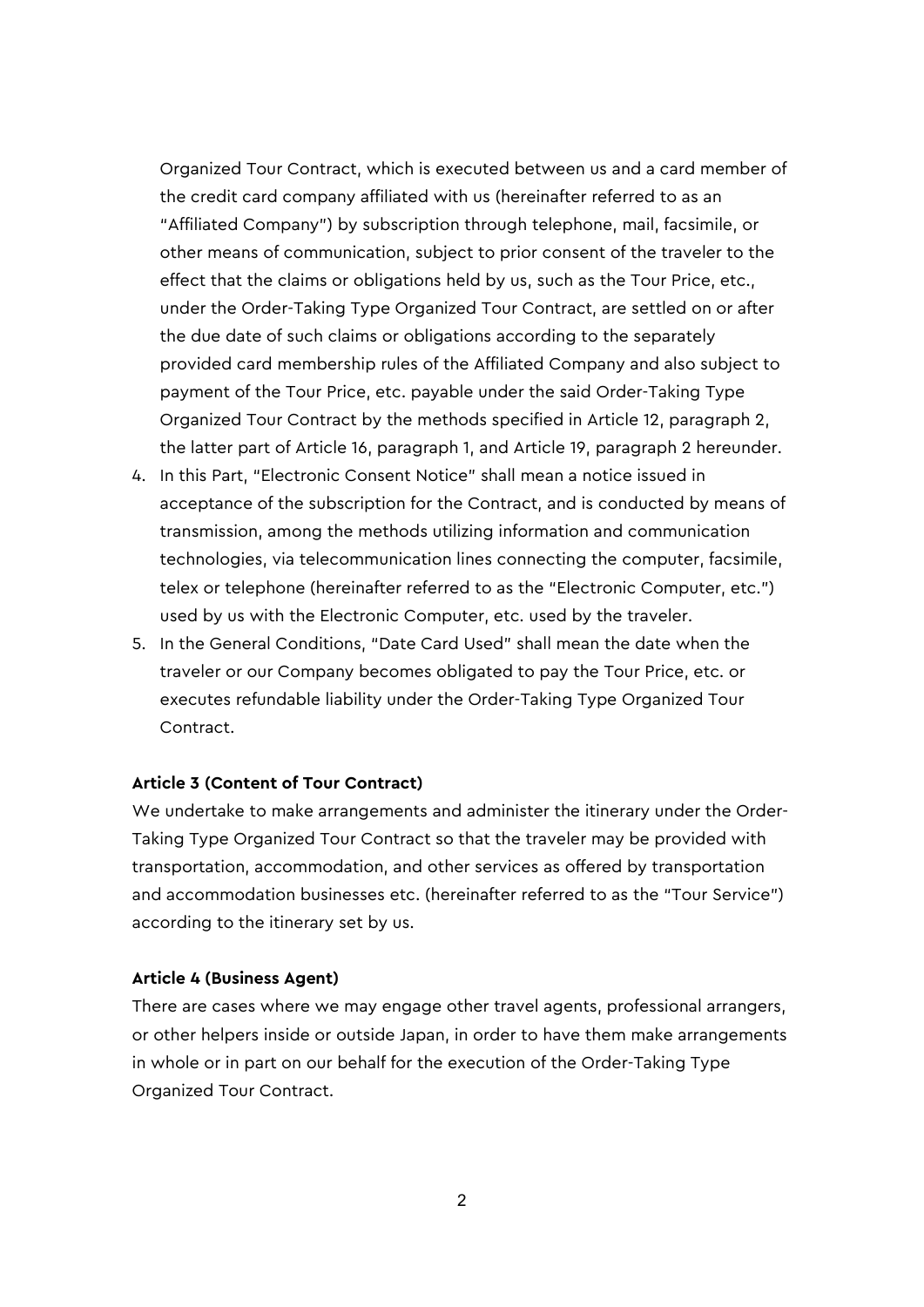# **Chapter 2 - Execution of the Tour Contract**

### **Article 5 (Delivery of the Customized Plan Document)**

- 1. Upon receipt of a request from a traveler to subscribe to us for the Order-Taking Type Organized Tour Contract, we will deliver to the traveler, unless prevented due to business-related reasons, documentation describing the content of our travel plan prepared at the request of the traveler, such as the itinerary, tour service content, the Tour Price, and other conditions (hereinafter referred to as the "Customized Travel Plan") concerning the travel to be undertaken (hereinafter referred to as the "Customized Document").
- 2. There are cases where we will specify in the Customized Document of the preceding paragraph the amount of our handling charge for the Customized Travel Plan (hereinafter referred to as the "Planning Charge") as a breakdown of the Tour Price.

### **Article 6 (Subscription for the Tour Contract)**

- 1. A traveler who wishes to subscribe to our Order-Taking Type Organized Tour Contract concerning the content of the Customized Travel Plan described in the Plan Document of the preceding Article, paragraph 1, shall fill in the necessary information in the application form designated by us (hereinafter referred to as the "Application Form") and shall submit it to us together with the fee for subscription (hereinafter referred to as the "Application Fee") in the amount separately specified by us.
- 2. Notwithstanding the provision of the preceding paragraph, a traveler who wishes to subscribe to our Communication Contract concerning the content of the Customized Travel Plan described in the Plan Document of the preceding Article, paragraph 1, will be required to notify us of his/her membership number and other information as required.
- 3. The Application Fee specified in paragraph l above shall be treated as part of the Tour Price (including the Planning Charge specified as a breakdown of the said Tour Price), or the cancellation fee or the penalty.
- 4. In cases where the traveler participating in the Order-Taking Type Organized Tour requires special attention, the said traveler will be asked to mention such a request to us at the time of application for the Customized Tour Contract. In this case we will try to accommodate such a request as far as possible.
- 5. Any expenses incurred as a result of special arrangements made at the request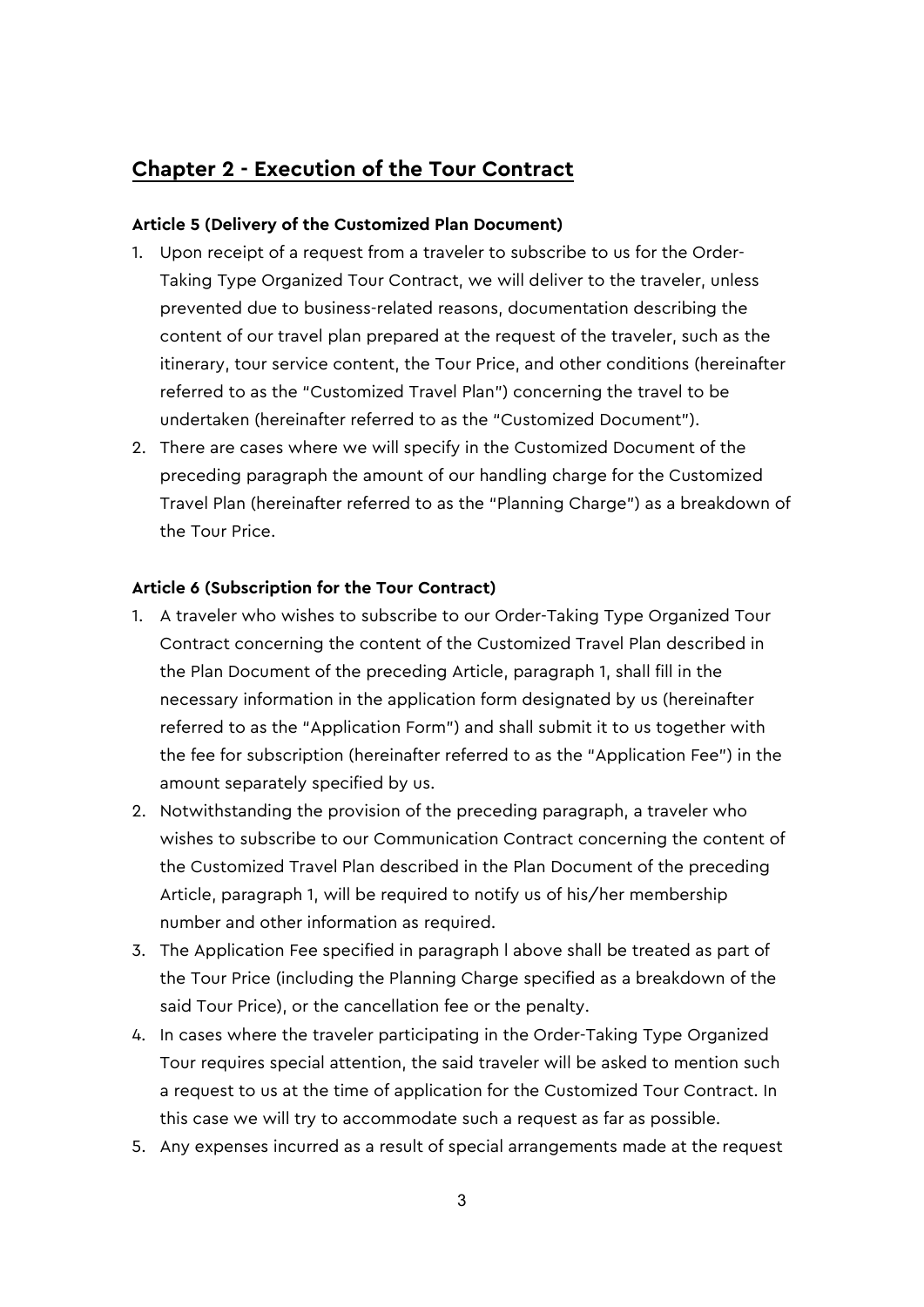of the traveler under the preceding paragraph shall be borne by the said traveler.

### **Article 7 (Rejection of the Execution of the Contract)**

Any one of the following is a case upon which we reserve the right to decline the execution.

- a. In cases where the traveler in question subscribing for the Tour is likely to create a nuisance for other travelers or hinder smooth implementation of the Tour as a group;
- b. In cases where the Communication Contract is about to be executed, and the traveler is unable to settle, in whole or in part, the liability related to his or her Tour Price, etc. as stipulated in the card membership rules of the Affiliated Company. Such reasons may be due to, but not limited to, the credit card as held by the traveler in question, being found to be invalid;
- c. In cases where the traveler is recognized as a gang member, an associated gang member, a person or a company related to crime syndicates, a corporate racketeer or any other antisocial forces;
- d. In cases where the traveler has made claims through forceful behavior or unjust claims to us or acted in a threatening manner or made threatening statements, or has conducted violent acts or behavior in connection with any transaction between the parties, or other acts or behavior equivalent to these;
- e. In cases where the traveler committed acts which may damage our reputation or obstruct our business by spreading false rumors, the use of fraudulent means or by force, or other acts or behavior equivalent to these; or
- f. In cases where there is an inconvenience related to our business.

### **Article 8 (Execution of the Tour Contract)**

- 1. The Order-Taking Type Organized Tour Contract shall be executed when we have accepted the execution of the Contract and have received the Application Fee specified in Article 6, paragraph 1.
- 2. Notwithstanding the provision of the preceding paragraph, the Communication Contract shall be executed when we send out a notice to the effect that we accept the execution of the Contract, except when an electronic notice of acceptance is sent out for the said Contract, in which case the Contract shall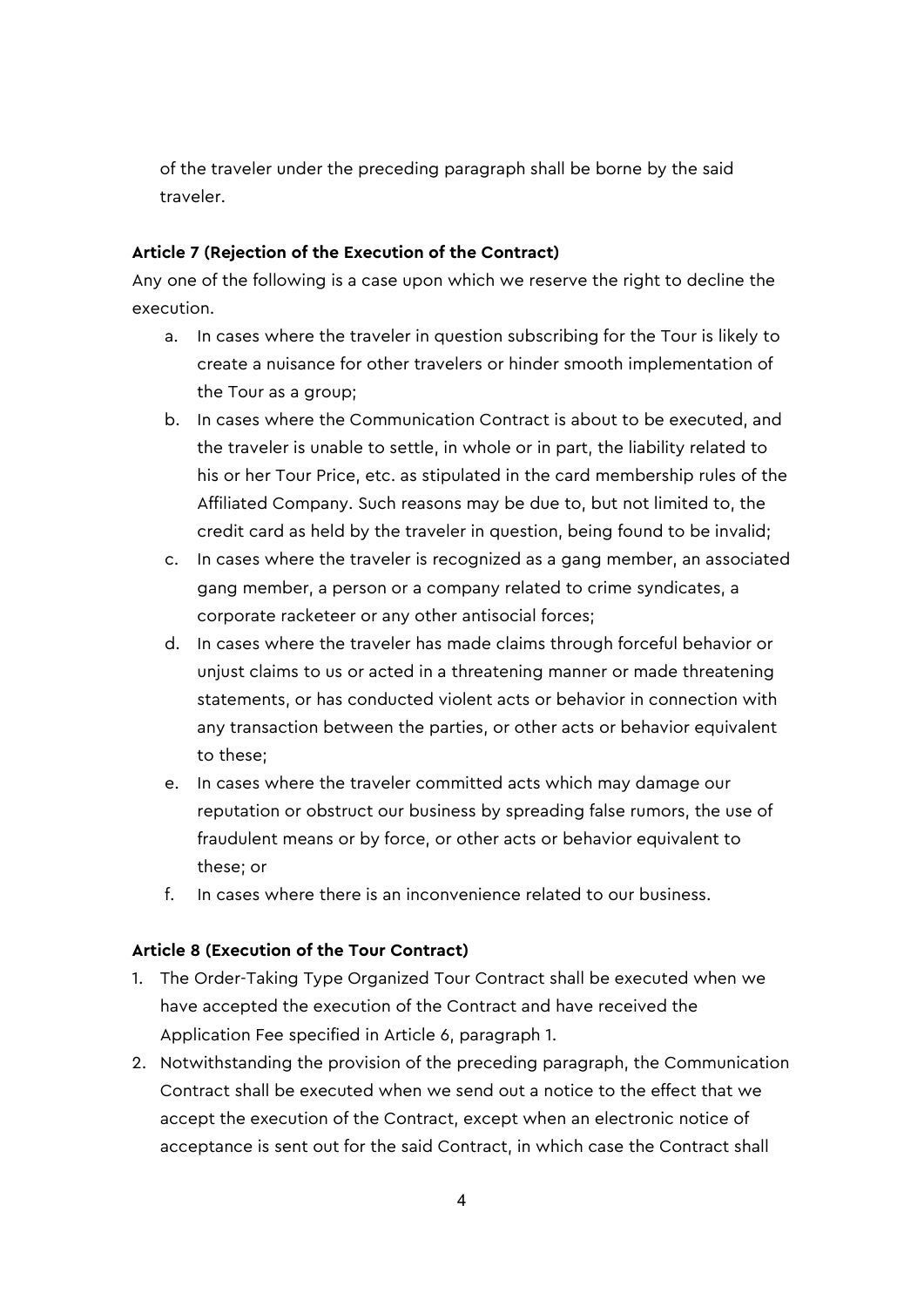be executed when the said electronic notice has reached the traveler.

#### **Article 9 (Delivery of Contract Document)**

- 1. We will deliver to the traveler a document (hereinafter referred to as the "Contract Document") with details regarding the itinerary, content of the Tour Service, Tour Price, and other conditions of the Tour as well as matters concerning our responsibility with regards to the Tour, promptly after the Tour Contract has been executed as defined in the preceding Article.
- 2. In cases where we have specified the Planning Charge amount in the Plan Document stipulated in Article 5, paragraph 1, we will also specify the said amount in the Contract Document set forth in the preceding paragraph.
- 3. The scope our responsibility for the Tour Service in making arrangements and administering itineraries under the Order-Taking Type Organized Tour Contract shall be based on the details stated in the Contract Document of paragraph 1.

#### **Article 10 (Determinate Document)**

- 1. In cases where it is not possible to state the determinate itinerary or the names of transportation or accommodation facilities in the Contract Document specified in the preceding Article, paragraph 1, we will list, on a limited basis in the Contract Document, the names of facilities scheduled for accommodation and the names of transportation facilities important in the Travel Plan, and we will deliver a document with descriptions of determinate conditions (hereinafter referred to as the "Determinate Document"), after we have delivered the said Contract Document on or before the date specified in the said Contract Document but no later than the day immediately preceding the starting date of the Tour (or the starting date of the Tour in cases where subscription for the Order-Taking Type Organized Tour Contract is made on or after the 7th day from the day immediately preceding the starting date).
- 2. In the case of the preceding paragraph, when an inquiry is received from a traveler who wishes to confirm the status of arrangements, we will respond promptly and properly to such an inquiry before delivery of the Determinate Document to the said traveler.
- 3. In cases where the Determinate Document has been delivered as specified in paragraph 1, the scope of our responsibility for the Tour Service in making arrangements and administering specified in Article 9 paragraph 3 shall be limited to the scope described in the said Determinate Document.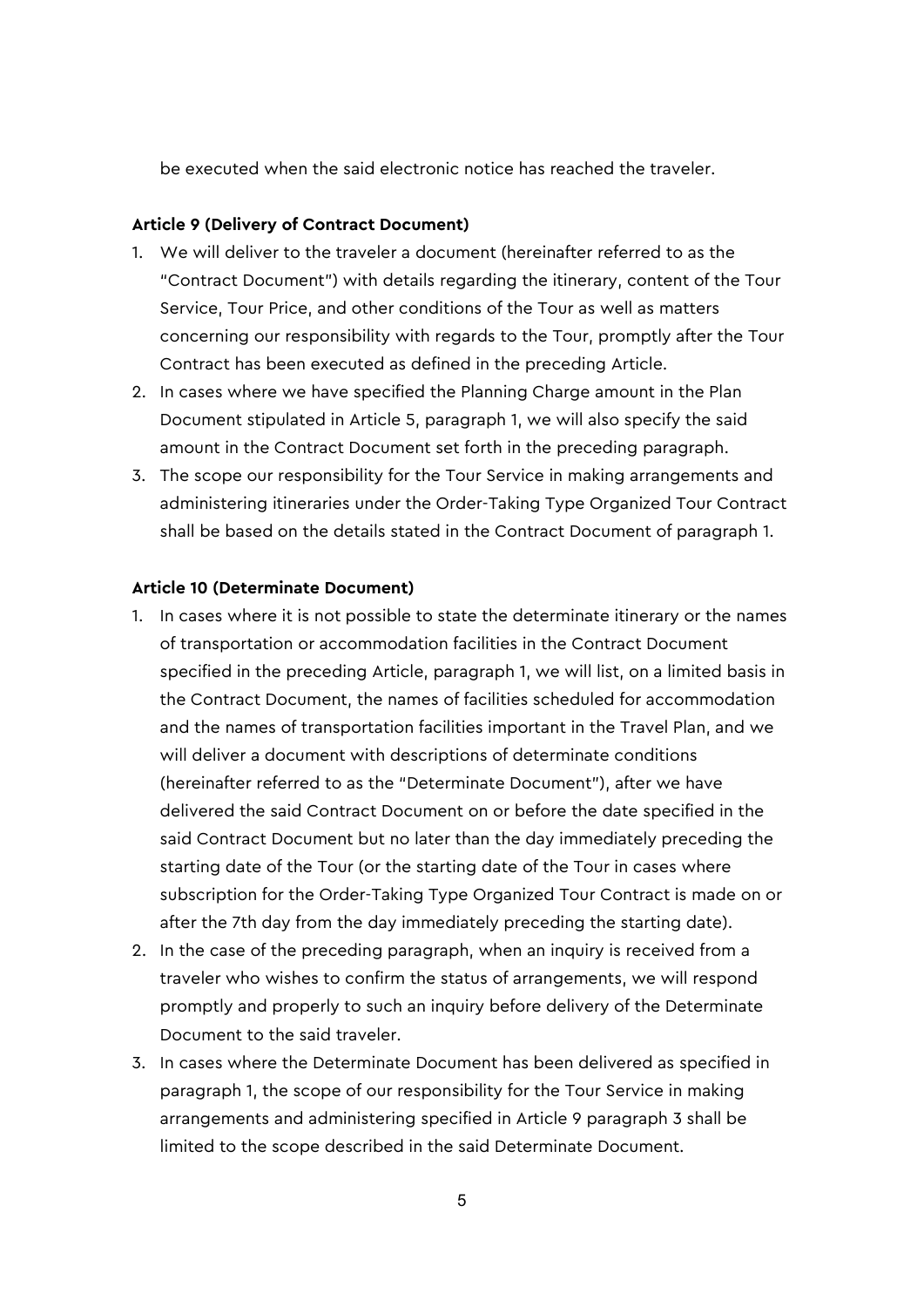### **Article 11 (Method of Utilizing Telecommunication Technology)**

- 1. When, instead of physically delivering to the traveler the Customized Document or the document, the Contract Document, or the Determinate Document to be delivered at the time when the traveler is about to execute the Order-Taking Type Organized Tour Contract which describes details such as the itinerary, the Tour Service content, the Tour Price, other conditions of the Tour, and matters regarding our responsibility, we have provided the traveler, with his /her prior consent, with such details to be described in the said document(s) (hereinafter in this Article referred to as the "Described Details") by means of utilizing telecommunication techno logy, we will confirm that the Described Details have been recorded on a file as equipped in the communication equipment used by the traveler.
- 2. In the case of the preceding paragraph, when the communication equipment used by the said traveler is not equipped with a file for recording the Described Details, we will record the Described Details on a file (confined for exclusive use of the said Traveler) equipped in the communication equipment being used by us and confirm that the said traveler has viewed the Described Details.

### **Article 12 (Tour Price)**

- 1. The traveler will be required to pay to us the Tour Price in the amount specified in the Contract Document, on or before the date specified in the Contract Document prior to the starting date of the Tour.
- 2. When the Communication Contract has been executed, we will receive payment of the Tour Price in the amount specified in the Contract Document by the credit card of the Affiliated Company without obtaining the traveler's signature on the designated voucher. In this case, the date on which the card is used shall be considered as the date the Tour Contract is executed.

# **Chapter 3 - Alteration of the Contract**

#### **Article 13 (Alteration of Contract Content)**

- 1. The traveler may request us to change the content of the itinerary or Tour Service or other content of the Order-Taking Type Organized Tour Contract (hereinafter referred to as the "Contract Content"), in which case will shall try to accommodate such requests of the traveler as far as possible.
- 2. In case there arise causes beyond our control, such as act of God, acts of war,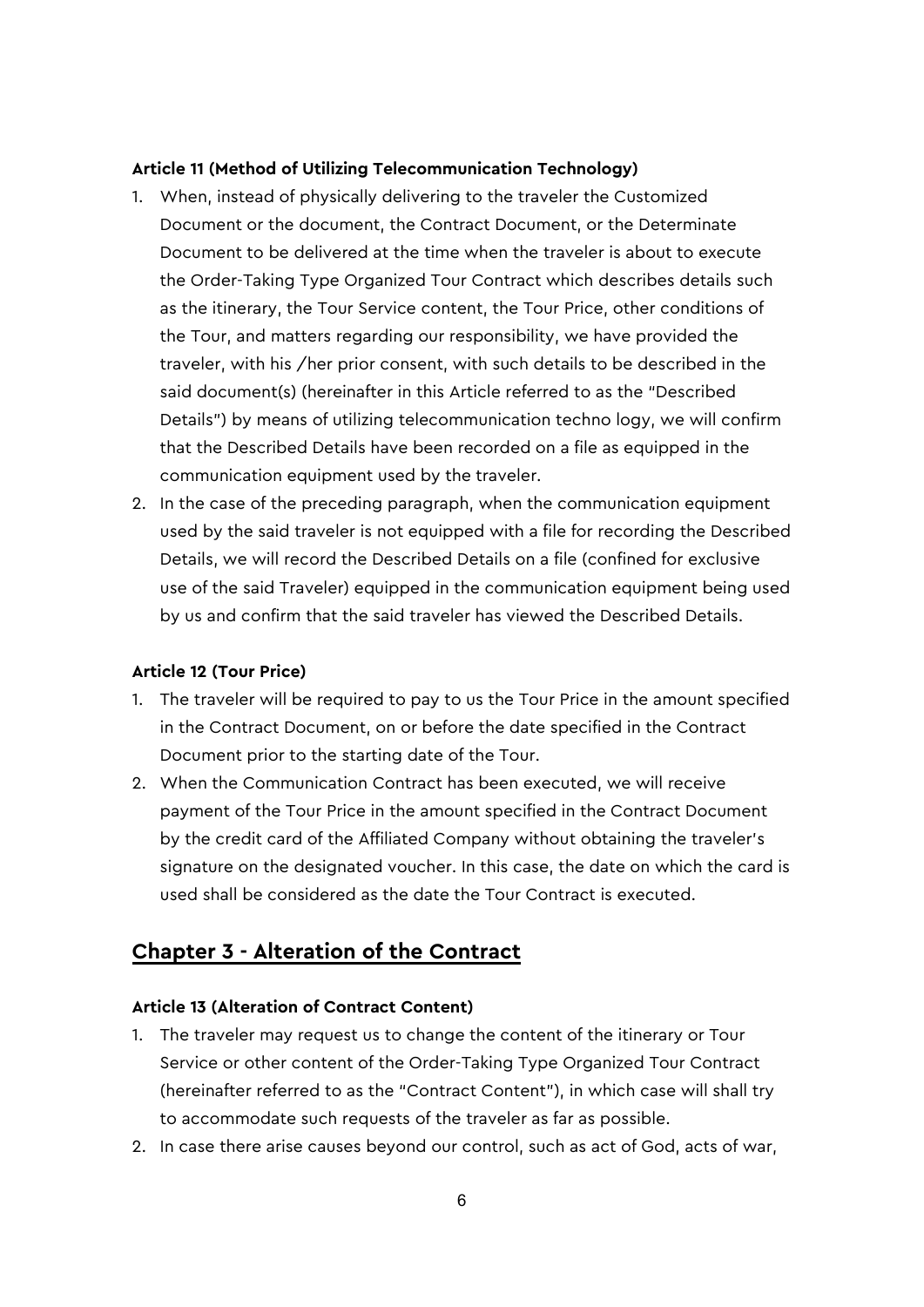civil commotion, suspension of Tour Services by transportation and accommodation facilities, etc., orders from government and other public agencies, the need to use transportation services not based on our original transportation plan, and other causes, and when it is considered unavoidable in order to effect the safe and smooth implementation of the Tour, we may be required to change the Contract Content by explaining promptly to the traveler beforehand the reasons for the nature of such causes being beyond our control and the correlation between such causes and subsequent changes. This shall be the case except at the time of an emergency, in which case, when unavoidable, we will explain to the traveler after the changes have been made.

#### **Article 14 (Alteration of Tour Price)**

- 1. In cases where the transportation fare and charge applicable to the transportation facilities being used for the implementation of the Order-Taking Type Organized Tour (hereinafter in this Article referred to as the "Applicable Fare and Charge") are increased or reduced considerably beyond the price level normally assumed, due to significant changes in economic or other conditions, compared with the Applicable Fare and Charge made public as effective rates at the time when the Plan Document for the Order-Taking Type Organized Tour was de livered, we will be permitted to increase or reduce the amount of the Tour Price within the range of the amount so increased or reduced.
- 2. In cases where we increase the Tour Price as provided in the preceding paragraph, we will inform the traveler to that effect before the 15th day immediately preceding the starting date of the Tour.
- 3. In cases where the Applicable Fare and Charge are reduced as provided in paragraph 1, we will decrease the Tour Price by the amount so reduced in accordance with the provision of the said paragraph.
- 4. If any change in the Contract Content, according to the provisions of the preceding Article, causes any decrease or increase to accrue in the expenses required for the implementation of the Tour (including the cancellation fee, a penalty charge or other expenses already paid or payable from now for the Tour Service unreceived due to changes in the said Contract Content), we may change the Tour Price within the range of the amount increased or reduced when the Contract Content are changed (except when such increase of expenses is caused by a lack of seats/rooms in the transportation and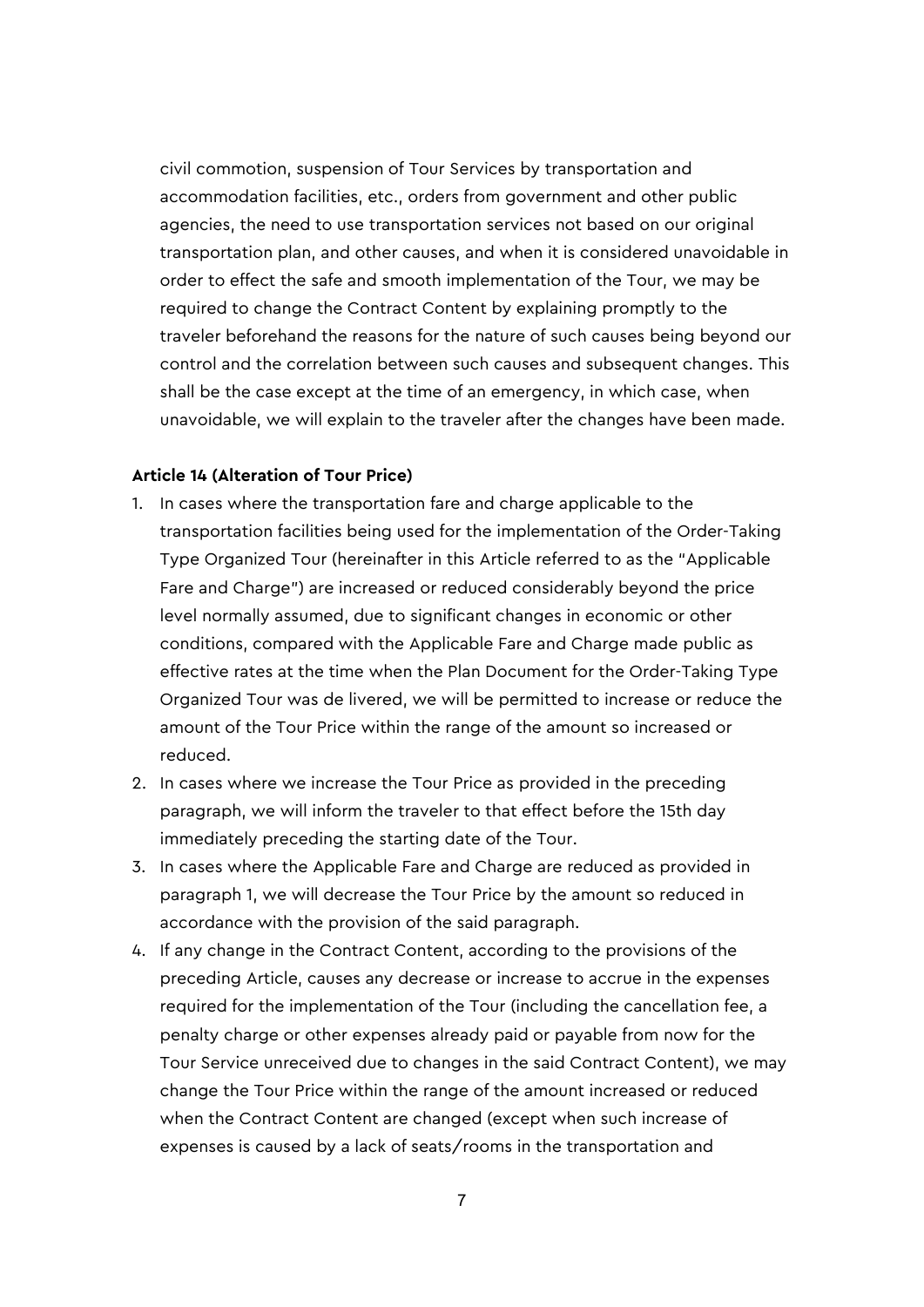accommodation facilities, etc. or other facilities despite the fact that the relevant Tour Service is provided by the transportation and accommodation facilities, etc.).

5. In cases where we have stated in the Contract Document that the Tour Price varies with the number of persons utilizing the transportation and accommodation facilities, etc., and when the number of persons participating in the Tour changes due to the causes not attributable to us after the execution of the Order-Taking Type Organized Tour Contract, we reserve the right to change the amount of the Tour Price as described in the Contract Document.

### **Article 15 (Change of Traveler)**

- 1. A traveler who has executed the Order-Taking Type Organized Tour Contract may assign his/her status under the said Contract to a third party, subject to our consent.
- 2. In cases where a traveler wishes to obtain our consent as provided in the preceding paragraph, the said traveler will be required to fill in the necessary information on the form designated by us and submit it to us together with the handling fee in the designated amount.
- 3. The assignment of the status under the Contract, as provided in paragraph 1, shall take effect when approved by us. After such approval, the third party who has acquired such status under the Tour Contract shall succeed to all rights and obligations concerning the said Order-Taking Type Organized Tour Contract executed by the traveler.

# **Chapter 4 - Cancellation of the Contract**

#### **Article 16 (Traveler's Right to Cancel the Contract)**

- 1. A traveler may, at any time, cancel the Order-Taking Type Organized Tour Contract by paying to us the cancellation fee specified in Schedule I. In the case that the said traveler wishes to cancel the Communication Contract, we will accept payment of the cancellation fee by using the card of the Affiliated Company without obtaining the said traveler's signature on the designated voucher.
- 2. Notwithstanding the provision of the preceding paragraph, the traveler may cancel, in any of the following cases, the Order-Taking Type Organized Tour without paying the cancellation fee before the start of the Tour.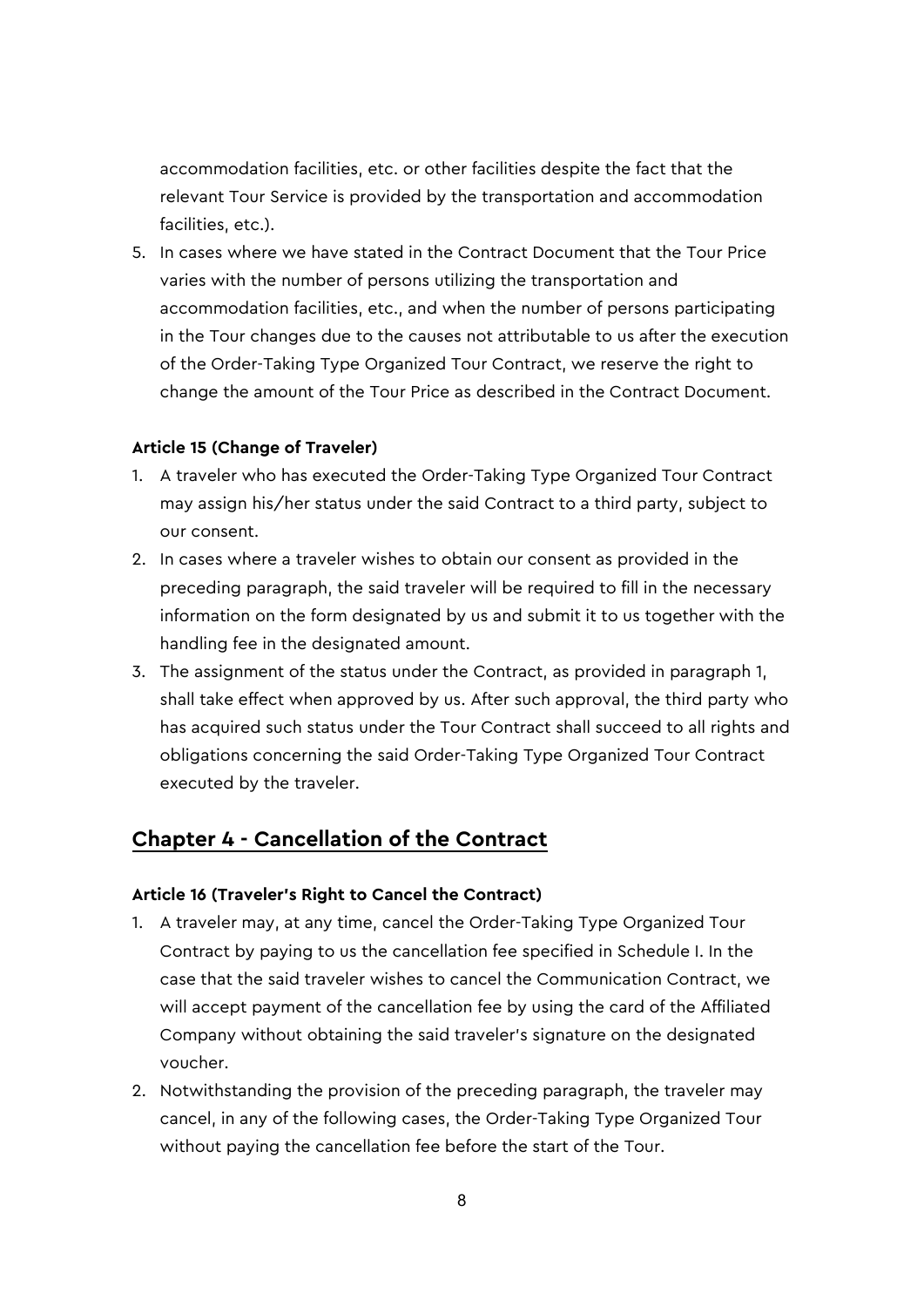- a. In cases where the Contract Content have been changed by us, but limited to only such cases as the changes listed in the left column of Schedule II and other important changes;
- b. In cases where the Tour Price has been increased under the provision of the Article 14, paragraph l ;
- c. In cases where there arise such causes as acts of God, acts of war, civil commotion, suspension of Tour Services by transportation and accommodation facilities, etc., orders from government and public agencies, and other causes, whereby it becomes impossible or highly unlikely to carry out the safe and smooth implementation of the Tour;
- d. In cases where we fail to deliver the Determinate Document to the traveler on or before the date specified in Article 10, paragraph 1; or
- e. In cases where the implementation of the Tour has been precluded as scheduled according to the itinerary described in the Contract Document as a result of causes attributable to us.
- 3. Notwithstanding the provision of paragraph 1, when the traveler has been unable to receive the Tour Service as described in the Contract Document after the start of the Tour due to causes not attributable to him/her, or when we have informed him/her to that effect, the said traveler may cancel the Contract for that portion of the Tour Service that he/she has been unable to receive, without paying the cancellation fee.
- 4. In the case of the preceding paragraph, we will refund to the traveler the portion of the Tour Price related to the portion of the Tour Service that has become unavailable. However, when case of the preceding paragraph is not due to causes attributable to us, we will pay a refund to the said traveler after deducting from the said amount the cancellation fee, penalty charge and any other amount related to the expenses already paid or payable on or after the cancellation for the said Tour Service.

# **Article 17 (Our Right to Cancel the Contract - Cancellation before the Start of the Tour)**

- 1. In any of the following events, we may cancel the Order-Taking Type Organized Tour Contract prior to the start of the Tour by explaining to the traveler the reason for the cancellation:
	- a. In cases where the traveler is considered unable to participate in the said Tour due to illness, absence of a necessary aide/helper or other such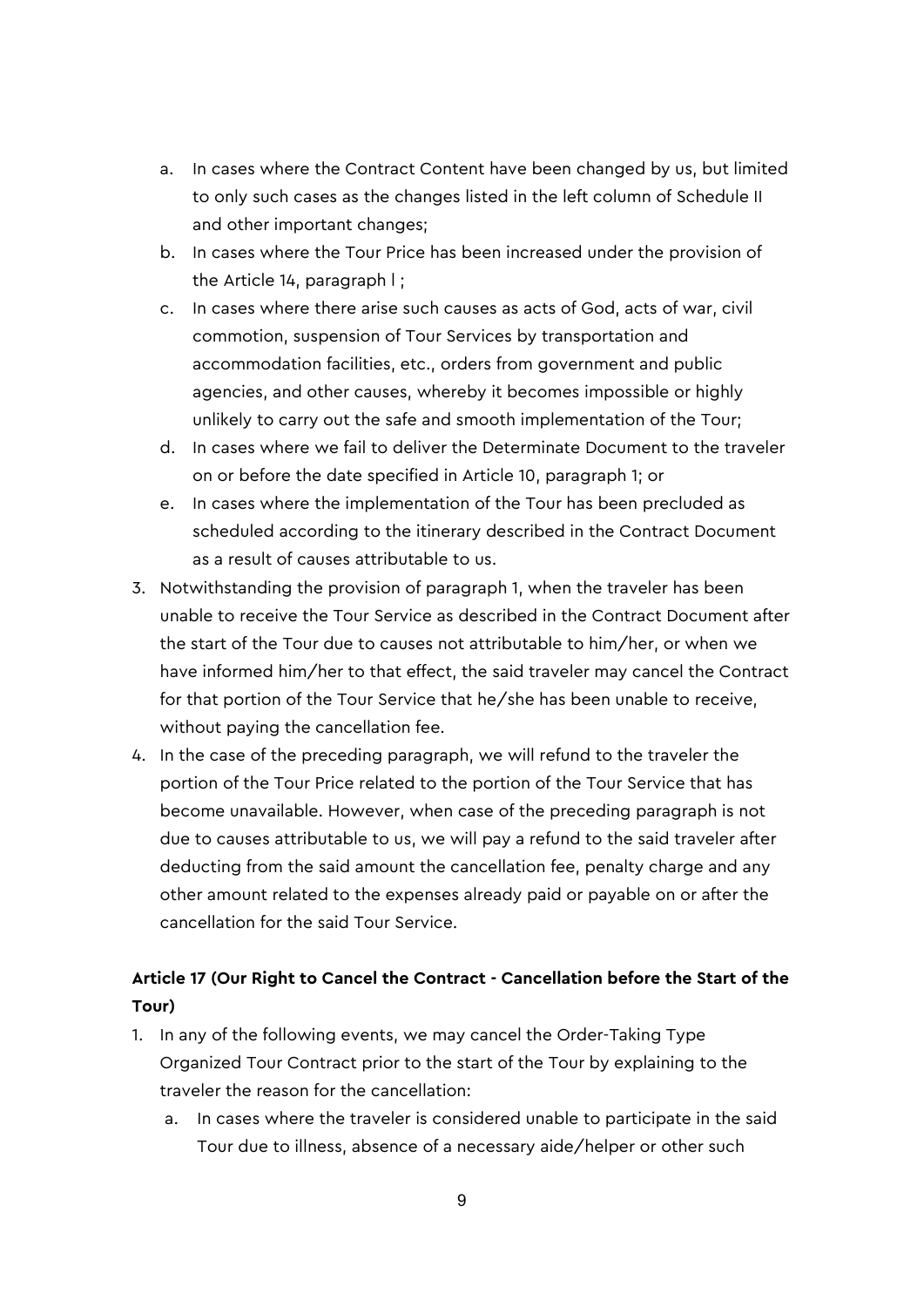causes ;

- b. In cases where the traveler is likely to cause trouble to other travelers or interfere with the smooth implementation of the Tour as a group;
- c. In cases where accommodating the traveler is burdensome and exceeds the responsibility provided for in the Contract Content beyond a reasonable extent;
- d. In cases where it is highly likely that the conditions required for implementation of the Tour as described at the time of the execution of the Contract, such as the sufficient amount of snowfall necessary for a ski Tour, may not come into being;
- e. In cases where there arises causes beyond our control, such as acts of God, acts of war, civil commotion, suspension of Tour Services by transportation and accommodation facilities, etc., orders from government and other public agencies, or other causes, whereby it becomes impossible or highly unlikely to carry out the safe and smooth implementation of the Tour as scheduled according to the itinerary described in the Contract Document;
- f. In cases where the Communication Contract has been executed, and the traveler is unable to settle in whole or in part the liability relating to his or her Tour Price, etc. as stipulated in the card membership rules of the Affiliated Company due to such causes as the credit card held by the traveler becoming invalid; or
- g. When it is found that the traveler falls under any of Article 7, item c through item e.
- 2. In cases where the traveler does not pay the Tour Price by the due date specified in the Contract Document as provided in Article 12, paragraph 1, the traveler will be deemed to have cancelled the Order-Taking Type Organized Tour Contract on the day immediately following the due date. In this case, the said traveler will be required to pay a penalty charge in the amount equal to the cancellation fee specified in the preceding Article, paragraph 1.

### **Article 18 (Our Right to Cancel - Cancellation after the Start of the Tour)**

- 1. In any of the following cases, we may cancel part of the Order-Taking Type Organized Tour Contract even after the start of the Tour by explaining to the traveler about the reason for the cancellation:
	- a. In cases where the traveler is unbearable to continue the Tour due to the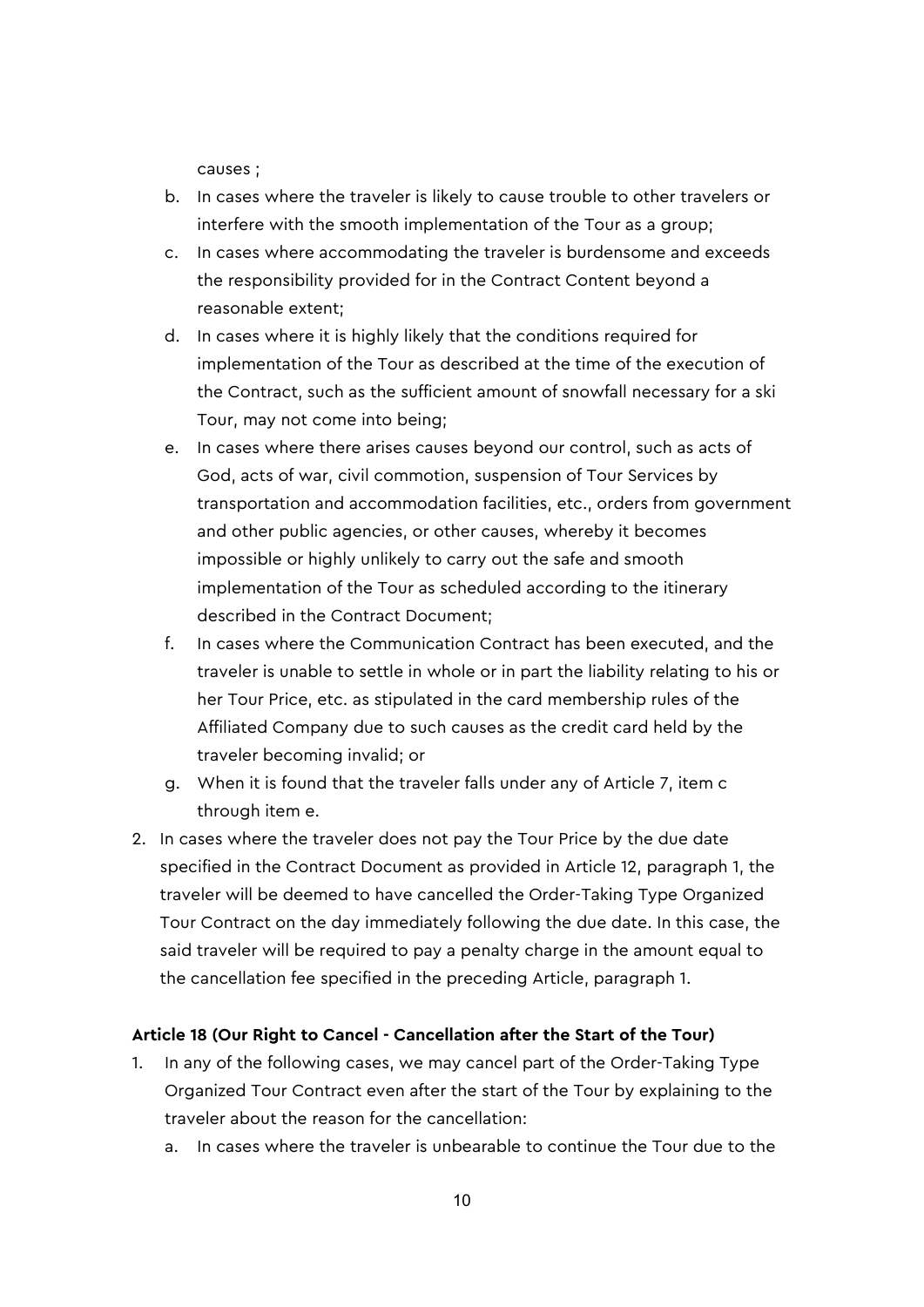absence of a necessary helper or other causes;

- b. In cases where the traveler interferes with the safe and smooth implementation of the said Tour by not following our instructions as given by our tour escort or other staff, or by disrupting the disciplinary order of the group activities by physically assaulting or threatening the said staff or other travelers;
- c. When it is found that the traveler falls under any of Article 7, item c through e; or
- d. In cases where there arise causes beyond our control, such as acts of God, acts of war, civil commotion, suspension of Tour Services by transportation and accommodation facilities, etc. orders from government and other public agencies, and other causes, whereby it becomes impossible to continue the Tour.
- 2. In cases where we have cancelled the Order-Taking Type Organized Tour Contract under the provision of the preceding paragraph, the contractual relationship between our Company and the traveler shall cease to exist from the cancellation thereof. In such a case, it shall be deemed that our liability related to the Tour Service already provided to the traveler has been effectively redeemed.
- 3. In the case of the preceding paragraph, we will refund to the traveler the amount remaining after deducting the cancellation fee, penalty charge and any other amount related to the expenses already paid or payable on or after cancellation for the said Tour Service from the amount covering the portion of the Tour Service which has not yet been offered to the traveler out of the Tour Price.

### **Article 19 (Refund of the Tour Price)**

1. In cases where a refundable amount becomes due to the traveler as a result of the Tour Price being reduced under the provisions set forth from Article 14, paragraph 3 through paragraph 5, or due to the cancellation of the Order-Taking Type Organized Tour Contract under the provisions of the preceding Article 16 through Article 18, we will refund to the traveler the amount by which the Tour Price is reduced, within 7 days from the day immediately following the date of cancellation, in cases where refund is due to cancellation prior to the start of the Tour, or within 30 days from the day immediately following the last day of the Tour as stated in the Contract Document in cases where the said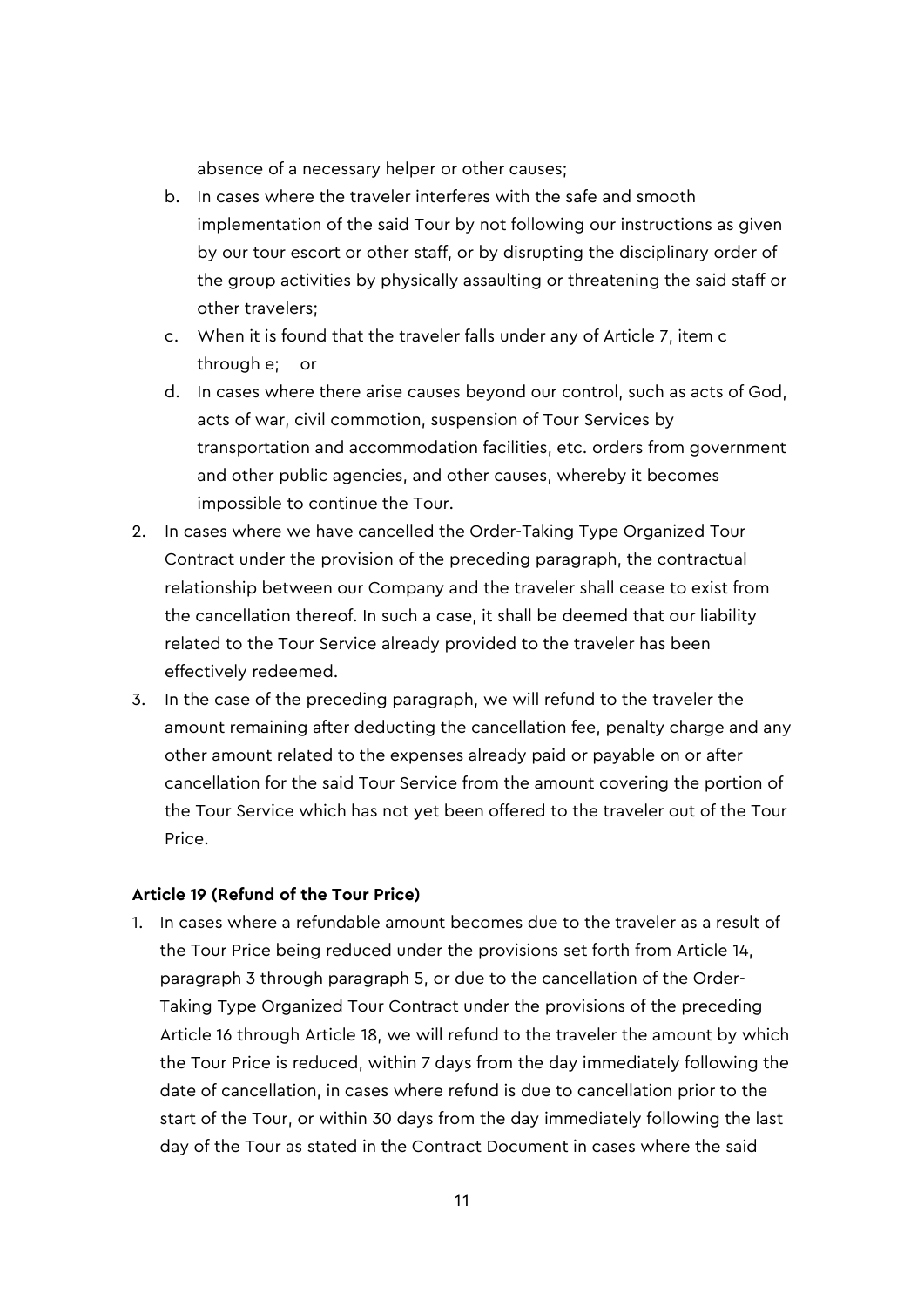refund is due to a reduction of the Tour Price or cancellation after the start of the Tour.

- 2. In cases where the Communication Contract has been executed with the traveler, we will pay a refund to the traveler according to the card membership rules of the Affiliated Company if a refundable amount becomes due to him/her as a result of a reduction of the Tour Price under the provisions set forth from Article 14, paragraph 3 through paragraph 5 or due to cancellation of the Communication Contract under the provisions of the preceding Article 16 through Article 18. In this case, we will notify the traveler of the refundable amount due, within 7 days from the day immediately following the date of cancellation in the case of a refund due to cancellation prior to the start of the Tour, or within 30 days from the day immediately following the last day of the Tour as stated in the Contract Document in the case of a refund due to a reduction of the Tour Price or cancellation after the start of the Tour. The day when we have notified the traveler shall be considered as the Date Card Used.
- 3. The provisions of the preceding two paragraphs shall not prevent the traveler or our Company from exercising the right to claim compensation for damages under the provision of Article 28 or Article 31, paragraph 1.

### **Article 20 (Arrangement for Return Trip after Cancellation of the Contract)**

- 1. In cases where we have cancelled the Order-Taking Type Organized Tour Contract after the start of the Tour under the provision of Article 18, paragraph 1, item a or item d, we will undertake to make arrangements for the Tour Services as needed for the traveler to return to the place of departure of the said Tour at the request of the traveler.
- 2. In the case of the preceding paragraph, all the expense required for the return trip to the departure place shall be borne by the traveler.

# **Chapter 5 - Contracts with Organizations and Groups**

#### **Article 21 (Contracts with Organizations and Groups)**

We will apply the provisions of this Chapter to the execution of the Order-Taking Type Organized Tour Contract in cases where we receive subscriptions from two or more travelers who are to travel the same route at the same time, provided that each traveler appoints a responsible representative (hereinafter referred to as the "Contract Representative").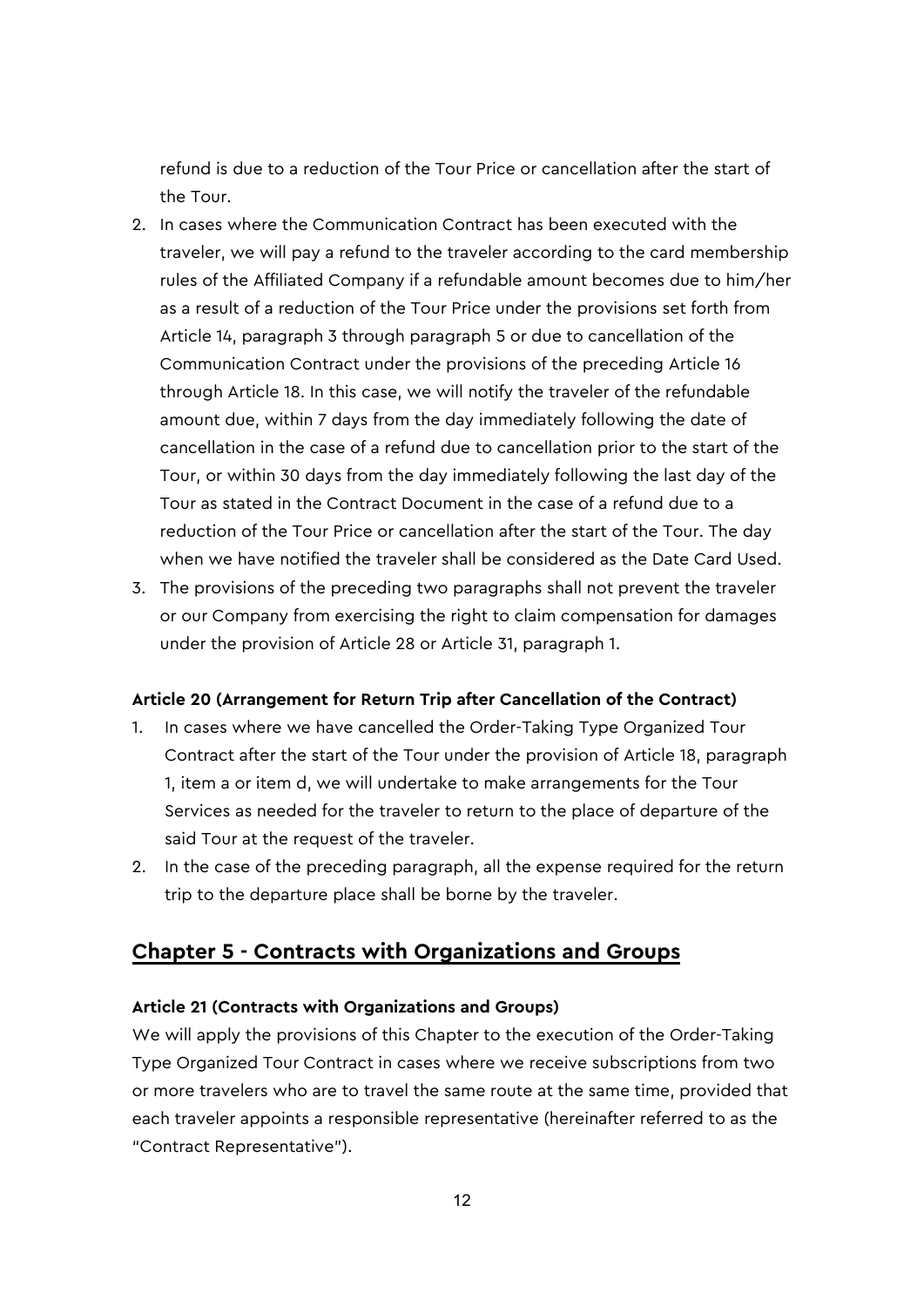#### **Article 22 (Contract Representative)**

- 1. Unless a Special Contract is executed, we will consider the Contract Representative as the person holding all the power of representation concerning the execution of the Order-Taking Type Organized Tour Contract for the travelers who compose his/her organization or group (hereinafter referred to as the "Constituent Members"), and we will handle all transactions concerning the Tour business related to the said organization or group and the business of the Article 26, paragraph 1 with the said Contract Representative.
- 2. The Contract Representative will be required to submit a list of the Constituent Members on or before the date specified by us.
- 3. We will not be held responsible for the liabilities or obligations which the Contract Representative assumes to the Constituent Members at present, or the liabilities or obligations which the Contract Representative is likely to assume in the future.
- 4. In the case that the Contract Representative does not accompany his/her organization or group during the Tour, one of the Constituent Members appointed by the Contract Representative beforehand shall be deemed by us as the Contract Representative after the start of the Tour.

#### **Article 23 (Special Rules of the Execution of the Contract)**

- 1. When we execute the Order-Taking Type Organized Tour Contract with the Contract Representative, there are cases where we accept the execution of the Order-Taking Type Organized Tour Contract without receiving payment of the Application Fee, notwithstanding the provision of Article 6, paragraph 1.
- 2. When we execute the Order-Taking Type Organized Tour Contract with the Contract Representative without receiving payment of the Application Fee under the provision of the preceding paragraph, we will deliver the Contract Representative a document written to that effect, and the Order-Taking Type Organized Tour Contract shall be considered executed when we have delivered the said document to the Contract Representative.

# **Chapter 6 - Administration of Itinerary**

#### **Article 24 (Administration of Itinerary)**

1. We will make efforts to secure the safe and smooth implementation of the Tour for the traveler and to carry out the following services for the said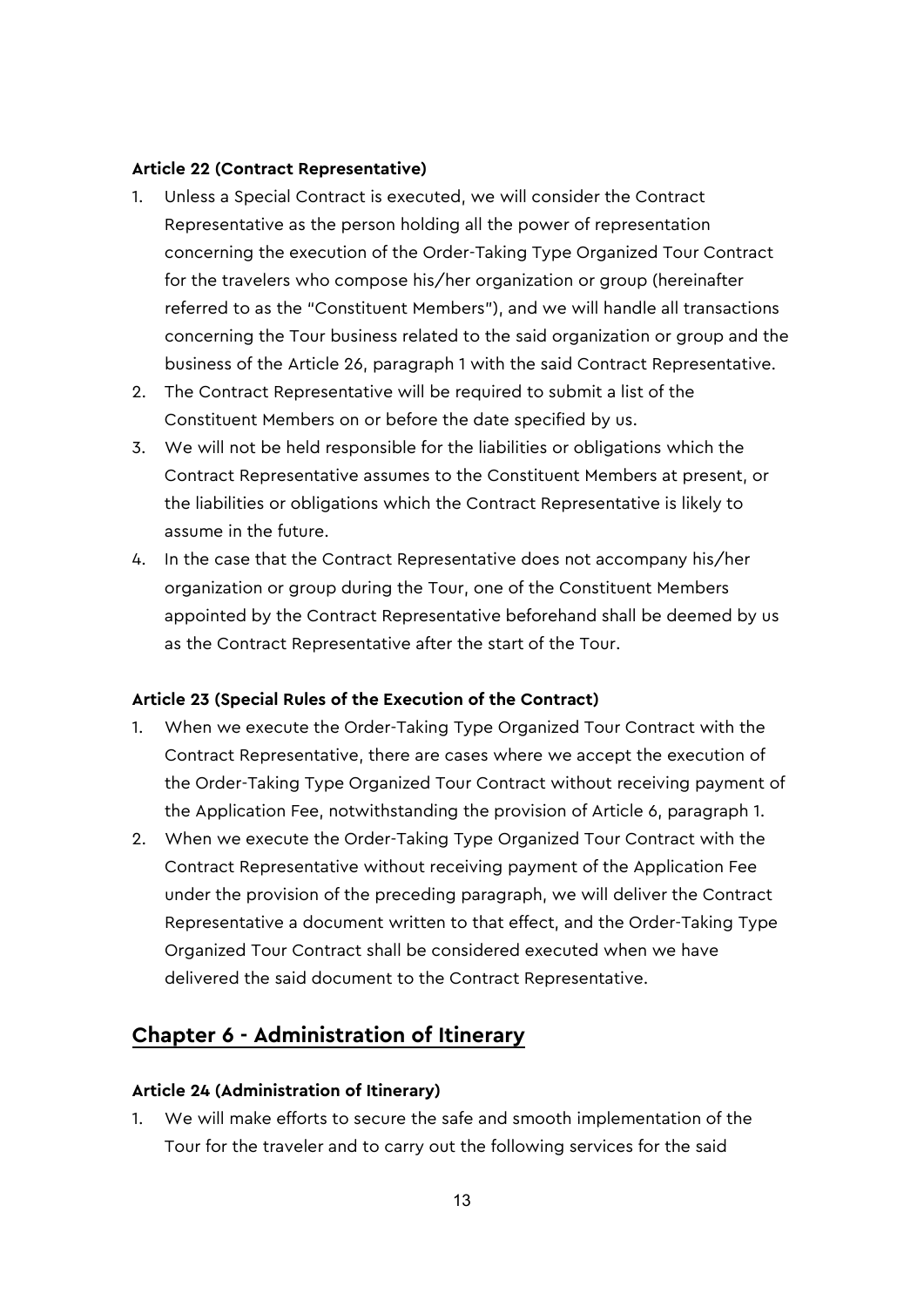traveler, except when we have executed with the traveler a Special Contract which differs from these services:

- a. In cases where it is considered that the traveler is unlikely to be able to receive the Tour Service during the Tour, to take necessary measures to ensure that the traveler will receive the Tour Service as specified in the Order-Taking Type Organized Tour Contract; and
- b. In cases where alteration of the Contract Content becomes unavoidable despite the measures taken as described in the preceding paragraph, to make arrangements for alternative services. In cases where the Tour itinerary is to be changed, we will make efforts to make an alternative itinerary after the change measure up to the purport of the original Tour itinerary. Also, in cases where we are required to change the content of the Tour Services, we will try to minimize alterations to the Contract Content by making the content of the Tour Service after the change as close to the originally planned content as possible.

### **Article 25 (Instructions of Our Company)**

The traveler will be required to follow the instructions of our Company while the Tour is conducted as a group during the Tour from its start to its finish, in order to implement the Tour safely and smoothly.

### **Article 26 (Services of Tour Escorts, etc.)**

- 1. There are cases where we will ask tour escorts or others to accompany the Tour, depending on the content of the Tour, and handle the services described in each item of Article 24 in whole or in part or any other services which we consider necessary in connection with the said Order-Taking Type Organized Tour.
- 2. The service hours for the said tour escorts or others to engage in the services described in the preceding paragraph shall, in principle, range from 8:00 to 20:00 local time.

### **Article 27 (Protective Measures)**

In the case that a situation arises where we consider the traveler to be in a condition requiring protection due to sickness, injury, etc. during the Tour, we may take the necessary measures. In these cases, if the cause is not attributable to us, the expenditure required for the said measures shall be borne by the said traveler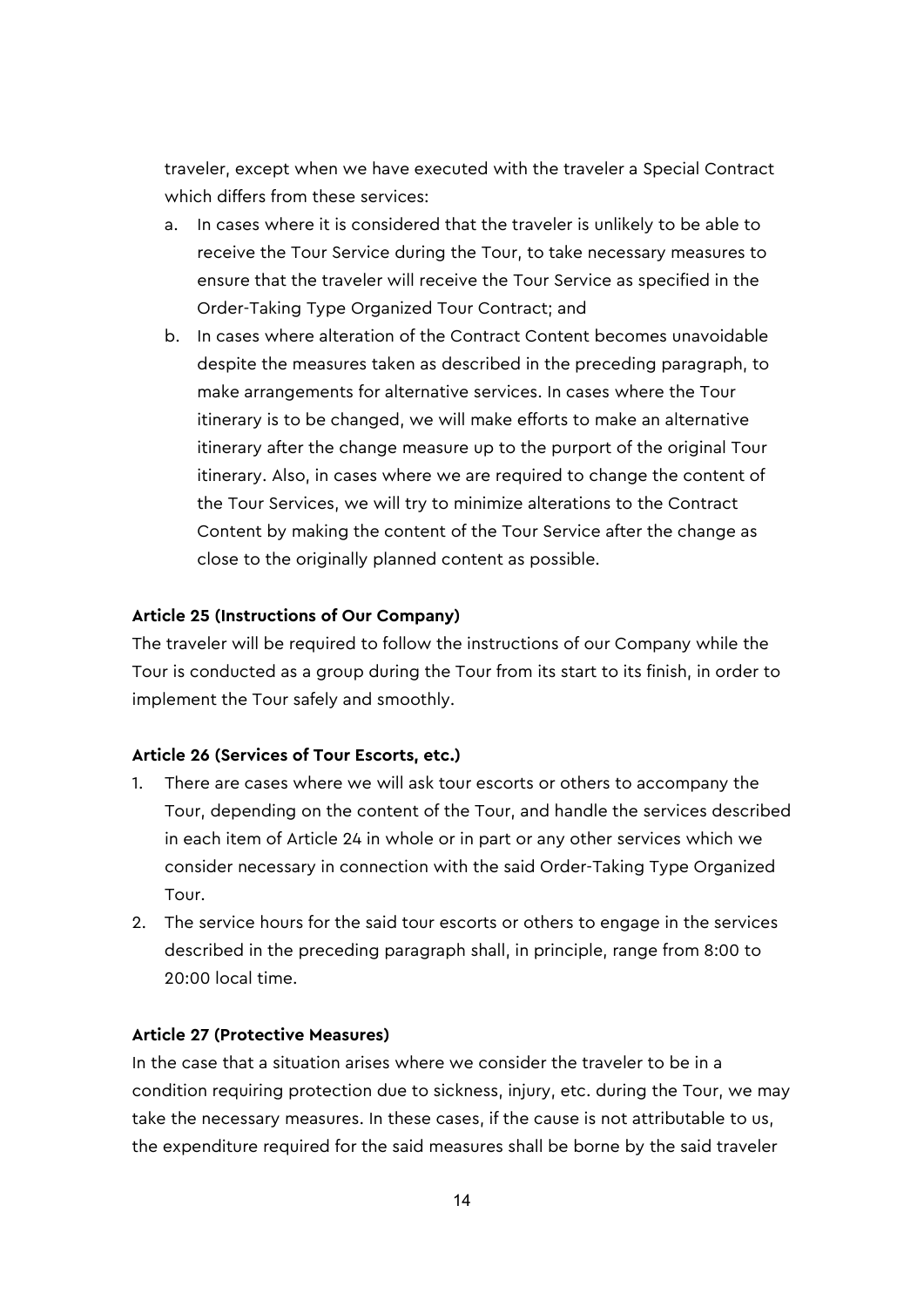and shall be payable by the traveler on or before the date set by us by the method designated by us.

# **Chapter 7 – Responsibility**

### **Article 28 (Responsibility of Our Company)**

- 1. We will be responsible for the compensation of damages caused to the traveler intentionally or negligently by us or by our agent (hereinafter referred to as the "Business Agent") who has been engaged by us to make arrangements on our behalf under the provision of Article 4. Such compensation shall be limited to cases where notice has been given to us within two years from the day immediately following the day when the damages occurred.
- 2. In cases where the traveler has suffered damages due to causes beyond the control of our Company or our Business Agent, such as acts of God, acts of war, civil commotion, suspension of Tour Services by transportation and accommodation facilities, etc., orders from government and other public agencies, and others causes, we will not be responsible for compensation, except in the case of the preceding paragraph.
- 3. With regard to damages caused to baggage as described in paragraph 1, notwithstanding the provision of the said paragraph, we will compensate the traveler up to ¥150,000 as a maximum amount per traveler (except in cases where the damages have been caused by us intentionally or by our gross negligence), only in cases where we have been notified of the damages within 14 days in the case of a Domestic Trip and within 21 days in the case of an Overseas Trip, from the day immediately following the day when the damage has occurred.

### **Article 29 (Special Indemnities)**

- 1. We will pay an indemnity and a solatium of the amount set beforehand for certain damages caused to the life, body or baggage of the traveler while he/she is participating in an Order-Taking Type Organized Tour, in accordance with the provision of the separate Rules of Special Compensation attached hereto, regardless of whether or not we are responsible for causing the said damages under the preceding Article, paragraph 1.
- 2. In cases where we are responsible under the provision of the preceding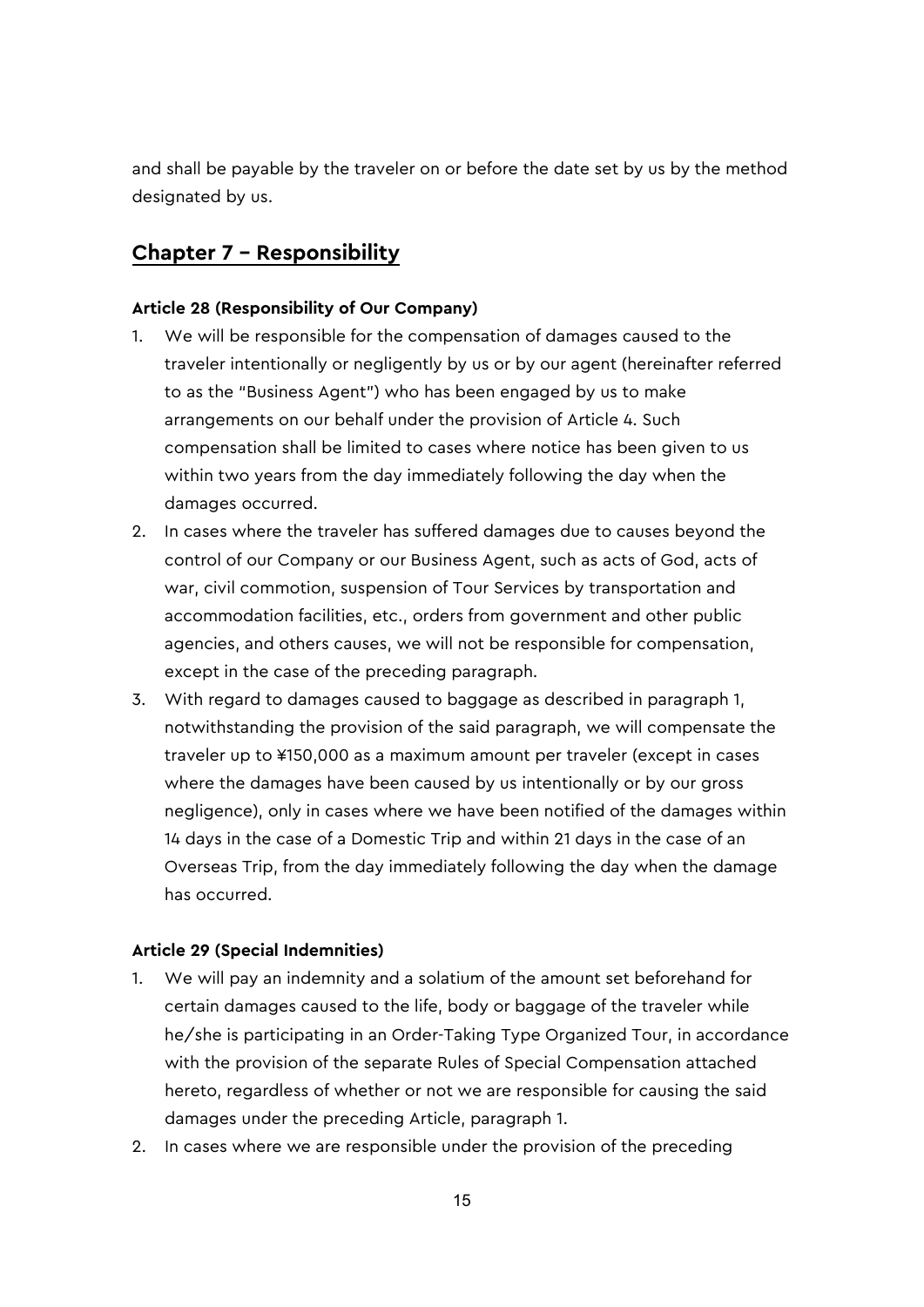Article, paragraph I for the damages caused as described in the preceding paragraph, the indemnity payable by us according to the preceding paragraph shall be, within the limit of the amount of damage compensation payable based on the said responsibility, considered as the compensation of the said damages.

- 3. In such cases as provided in the preceding paragraph, our responsibility to pay the indemnity based on of the preceding paragraph I of this Article shall be reduced by an amount equal to the damage compensation money payable by us, under the provision of the preceding Article, paragraph 1 (including the indemnity considered as the damage compensation money according to the provision of the preceding paragraph).
- 4. The Subscription Type Organized Tours which we implement by collecting a separate Tour Price from the traveler participating in our Order-Taking Type Organized Tour shall be handled as part of the content of the Order-Taking Type Organized Tour Contract.

### **Article 30 (Guarantee of Itinerary)**

- 1. In the case that a major alteration is made to the Contract Content described in the left column of Schedule II (except the alterations described in each of the following items (excluding alterations caused by the lack of seats/rooms in the transportation and accommodation facilities, etc. or other facilities despite the fact that the said Tour Service is provided by the transportation and accommodation facilities, etc.), we will pay an indemnity for such alterations which is equal to or in excess of the amount reached by multiplying the Tour Price by the percentage specified in the right column of the said Schedule within 30 days from the day immediately following the last day of the Tour, except in cases where it is clear that we will bear the responsibility under the provision of Article 28, paragraph 1, regarding the said alterations.
	- a. Alterations due to the following causes:
		- A) Acts of God;
		- B) Acts of war;
		- C) Civil commotion;
		- D) Orders from government and other public agencies;
		- E) Suspension of Tour Services by transportation and accommodation facilities, etc.;
		- F) Offering a transportation service which does not follow the original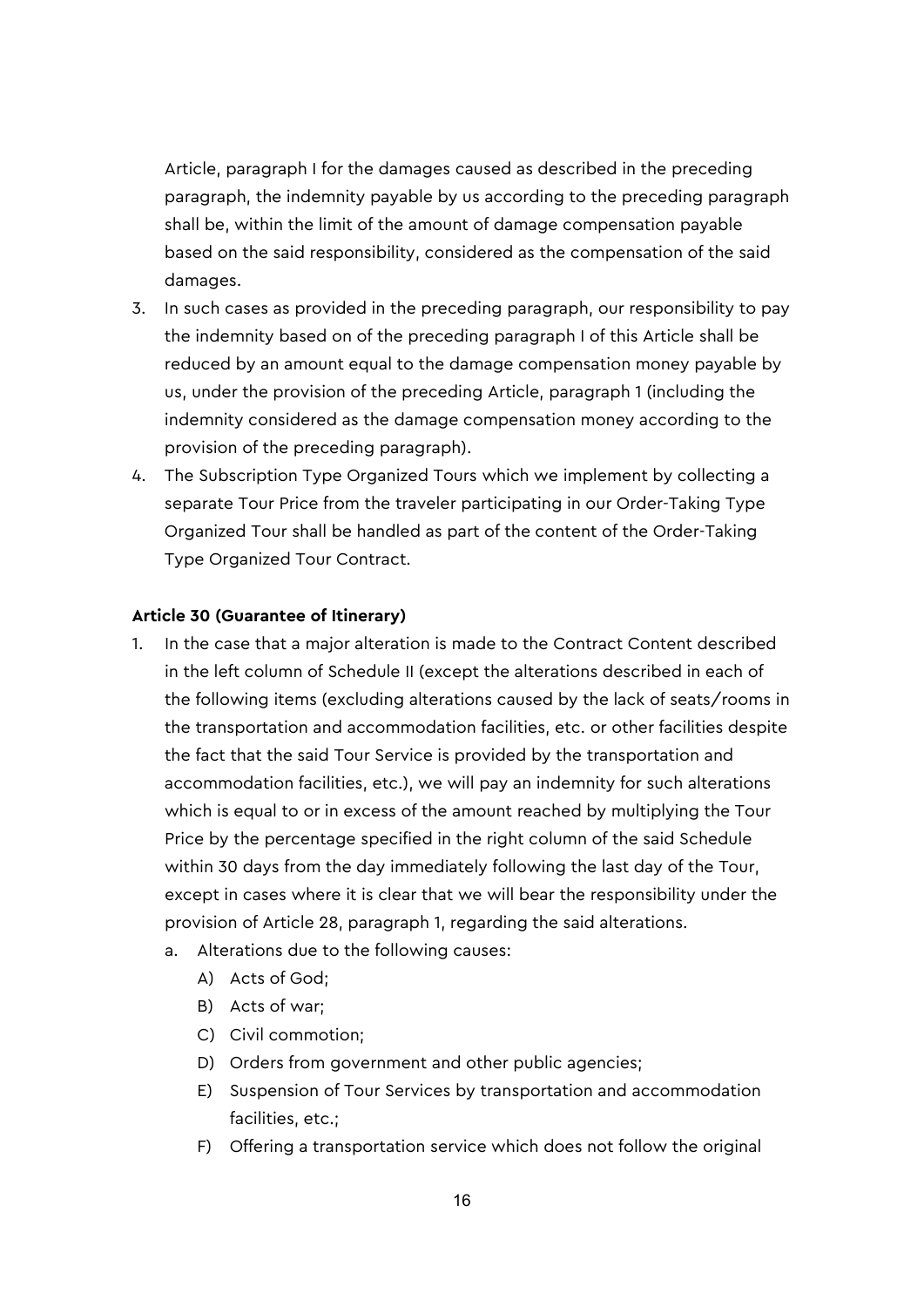travel plan; or

- G) Measures required to ensure the safety of the life or body of the tour participants.
- b. Alterations relating to the portion altered following the changes made to the Order-Taking Type Organized Tour under the provision of Article 13, paragraph l and those relating to the portion cancelled due to the cancellation of the Order-Taking Type Organized Tour Contract based on the provisions from Article 16 through Article 18.
- 2. The maximum amount of indemnity payable by us for the alteration per traveler for one Order-Taking Type Organized Tour shall be the amount reached by multiplying the Tour Price by the percentage set by us equal to or in excess of 15%. However, in the case that the amount of indemnity per traveler for one Order-Taking Type Organized Tour falls below ¥1,000, we will not pay the indemnity for the alteration.
- 3. In the case that it becomes clear that we are liable for the said alteration, based on the provision of Article 28, paragraph l, after we have paid indemnity for the alteration in accordance with the provision of paragraph 1 of this Article, the traveler will be required to reimburse to us the indemnity paid for the said alteration. In this case, we will pay the balance by offsetting the amount of the compensation payable by us based on the provision of the said paragraph, by the amount of indemnity due to be repaid by the traveler.

### **Article 31 (Responsibility of the Traveler)**

- 1. In the case that we have suffered damages due to the willful misconduct or negligence of the traveler, the said traveler will be required to compensate us for the damages.
- 2. When the traveler executes the Order-Taking Type Organized Tour Contract, the traveler will be required to try to understand the content of the Order-Taking Type Organized Tour Contract, such as the rights and obligations of the traveler, etc., by utilizing the information provided by us.
- 3. Should the traveler realize that the Tour Service being offered differs from that as stated in the Contract Document after the start of the Tour, in order for the traveler to smoothly receive the Tour Service as described in the Contract Document, the traveler will be required to report promptly to us, our Business Agent, or the provider of the said Tour Service at the location that is being toured.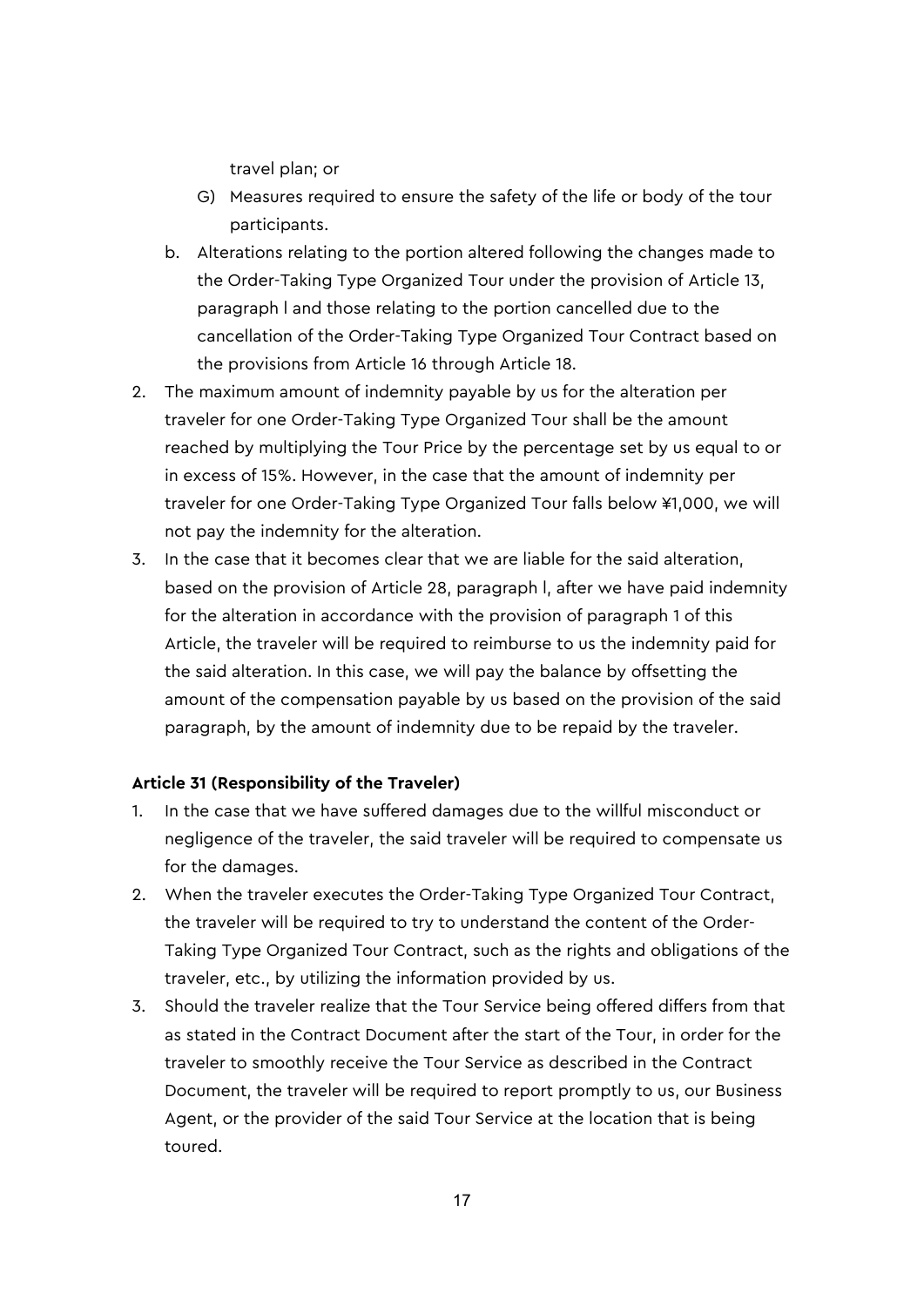# **Chapter 8 - Business Guarantee Bonds (In Cases of Not Being a Security Member of the Association of Travel Agents)**

### **Article 32 (Business Guarantee Bonds)**

- 1. The traveler or the Constituent Member who has executed the Order-Taking Type Organized Tour Contract with us is entitled to receive reimbursement from the business guarantee bonds deposited by us under the provision of Article 7 paragraph 1 of the Travel Agency Law in connection with the claim arising from the said transaction.
- 2. The name and location of the deposit office where we have deposited the business guarantee bonds are as follows:
	- a. Name:
	- b. Location:

# **Chapter 8 - Compensation Business Guarantee Bonds (In Cases of Being a Security Member of the Association of Travel Agents)**

### **Article 32 (Compensation Business Guarantee Bonds)**

- 1. We are a Security Member of the \_\_\_\_\_\_ (Name) Association of Travel Agents (located at (Address) Tokyo).
- 2. The traveler or the Constituent Member who has executed the Order-Taking Type Organized Tour Contract with us is entitled to be reimbursed from the compensation business guarantee bonds deposited by the Association of Travel Agents which is described in the preceding paragraph, up to the maximum amount of yen, in connection with the claim arising from the said transaction.
- 3. As we have paid our share of the compensation business guarantee bonds to the (Name) Association of Travel Agents, in accordance with the provision of Article 49, paragraph 1 of the Travel Agency Law, we have not deposited the business guarantee bonds based on Article 7, paragraph 1 of the same Law.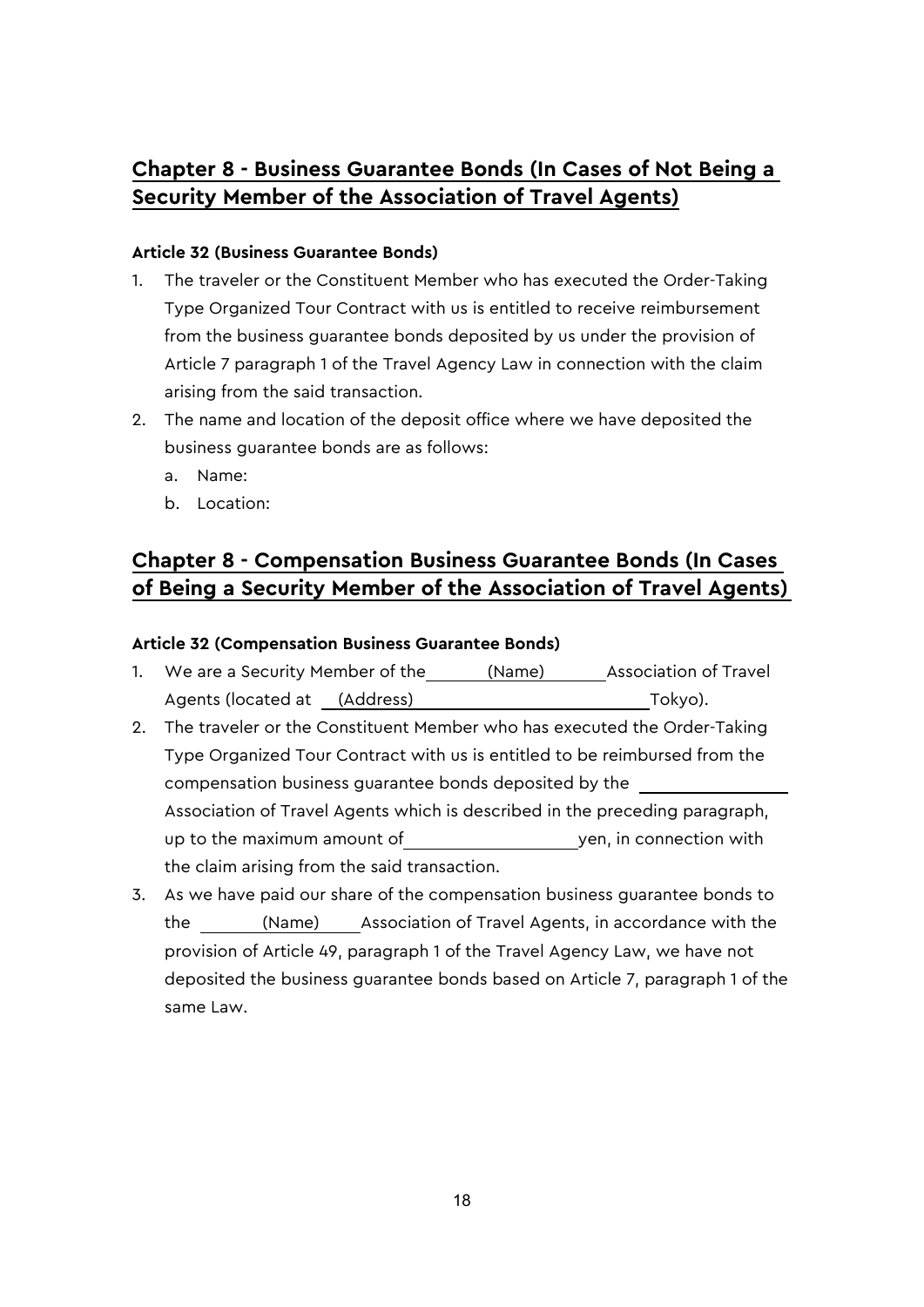# **Schedule I - Cancellation fees (related to Article 16, paragraph 1)**

## **1. Cancellation fees related to Domestic Trip**

| Classification                                                              | <b>Cancellation Fee</b>          |  |  |  |
|-----------------------------------------------------------------------------|----------------------------------|--|--|--|
| a. Order-Taking Type Package Tour Contract excluding the following column b |                                  |  |  |  |
| (1) In a case other than the following cases from (2)                       | Amount equal to the Planning     |  |  |  |
| through (6) (but limited to cases where we have                             | Charge                           |  |  |  |
| specified the amount of the Planning Charge in the                          |                                  |  |  |  |
| <b>Contract Document)</b>                                                   |                                  |  |  |  |
| (2) In cases where the Contract is cancelled on or                          | Up to 20% of the Tour Price      |  |  |  |
| after the 20th day (the 10th day in the case of a day                       |                                  |  |  |  |
| trip) from the day immediately preceding the                                |                                  |  |  |  |
| starting day of the Tour (except the following                              |                                  |  |  |  |
| cases from (3) through (6))                                                 |                                  |  |  |  |
| (3) In cases where the Contract is cancelled on or                          | Up to 30% of the Tour Price      |  |  |  |
| after the 7th day prior to the starting day of the                          |                                  |  |  |  |
| Tour (except in the following cases from (4)                                |                                  |  |  |  |
| through (6)).                                                               |                                  |  |  |  |
| (4) In cases where the Contract is cancelled on the                         | Up to 40% of the Tour Price      |  |  |  |
| day immediately before the starting day of the                              |                                  |  |  |  |
| Tour.                                                                       |                                  |  |  |  |
| (5) In cases where the Contract is cancelled on the                         | Up to 50% of the Tour Price      |  |  |  |
| starting day of the Tour (except in the following                           |                                  |  |  |  |
| case (6)).                                                                  |                                  |  |  |  |
| (6) In cases where the Contract is cancelled after                          | Up to 100% of the Tour Price     |  |  |  |
| the start of the Tour or the traveler does not                              |                                  |  |  |  |
| participate in the Tour without notice (no show).                           |                                  |  |  |  |
| b. Order-Taking Type Organized Tour Contract                                | Based on the rules of the        |  |  |  |
| with the use of a chartered vessel                                          | cancellation fee for said vessel |  |  |  |
| Remark:                                                                     |                                  |  |  |  |

- ① The amount of the cancellation fee shall be specified in the Contract Document.
- ② In applying this Schedule, "After the Start of the Tour" refers to after "The time when the traveler starts receiving the service" stipulated in the Article 2, paragraph 3 of the Rules of Special Indemnity as attached hereto.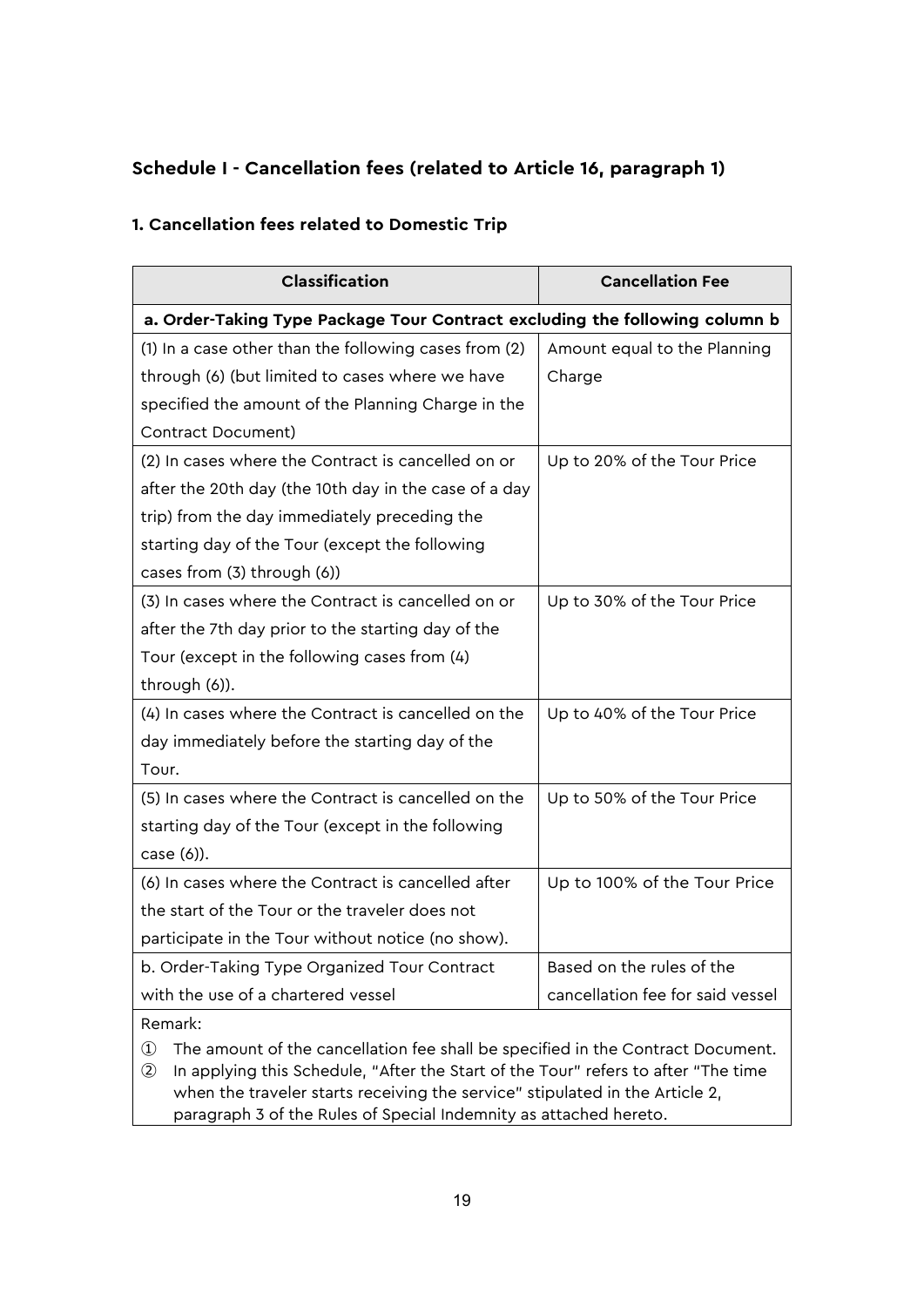# **2. Cancellation Fee related to Overseas Trip**

| Classification                                                                    | <b>Cancellation Fee</b>      |  |  |  |
|-----------------------------------------------------------------------------------|------------------------------|--|--|--|
| a. Order-Taking Type Organized Tour Contract with the use of an aircraft when     |                              |  |  |  |
| leaving Japan or returning to Japan (excluding Tour Contracts specified in the    |                              |  |  |  |
| following column b.)                                                              |                              |  |  |  |
| (1) In a case other than the following cases from (2)                             | Amount equal to the Planning |  |  |  |
| through (4) (but limited to the cases where we                                    | Charge                       |  |  |  |
| have specified the amount of the Planning Charge                                  |                              |  |  |  |
| in the Contract Document)                                                         |                              |  |  |  |
| (2) In cases where the Contract is cancelled                                      | Up to 20% of the Tour Price  |  |  |  |
| on or after the 30th day from the day                                             |                              |  |  |  |
| immediately preceding the starting day of                                         |                              |  |  |  |
| the Tour (except the following cases from (3)                                     |                              |  |  |  |
| through (4)).                                                                     |                              |  |  |  |
| (3) In cases where the Contract is cancelled no                                   | Up to 50% of the Tour Price  |  |  |  |
| earlier than two days before the starting day of the                              |                              |  |  |  |
| Tour (except in the case described in (4) below).                                 |                              |  |  |  |
| (4) In cases where the Contract is cancelled after                                | Up to 100% of the Tour Price |  |  |  |
| the start of the Tour or the traveler does not                                    |                              |  |  |  |
| participate in the Tour without notice (no show).                                 |                              |  |  |  |
| b. Order-Taking Type Organized Tour Contract with the use of a chartered aircraft |                              |  |  |  |
| (1) In a case other than the following cases from (2)                             | Amount equal to the Planning |  |  |  |
| through (5) (but limited to the cases where we                                    | Charge                       |  |  |  |
| have specified the amount of the Planning Charge                                  |                              |  |  |  |
| in the Contract Document)                                                         |                              |  |  |  |
| (2) In cases where the Contract is cancelled                                      | Up to 20% of the Tour Price  |  |  |  |
| on or after the 90th day from the day                                             |                              |  |  |  |
| immediately preceding the starting day of                                         |                              |  |  |  |
| the Tour (except in the following cases from                                      |                              |  |  |  |
| (3) through (4)).                                                                 |                              |  |  |  |
| (3) In cases where the Contract is cancelled on or                                | Up to 50% of the Tour Price  |  |  |  |
| after the 30th day from the day immediately                                       |                              |  |  |  |
| preceding the starting day of the Tour (except in                                 |                              |  |  |  |
| the following cases from (4) through (5)).                                        |                              |  |  |  |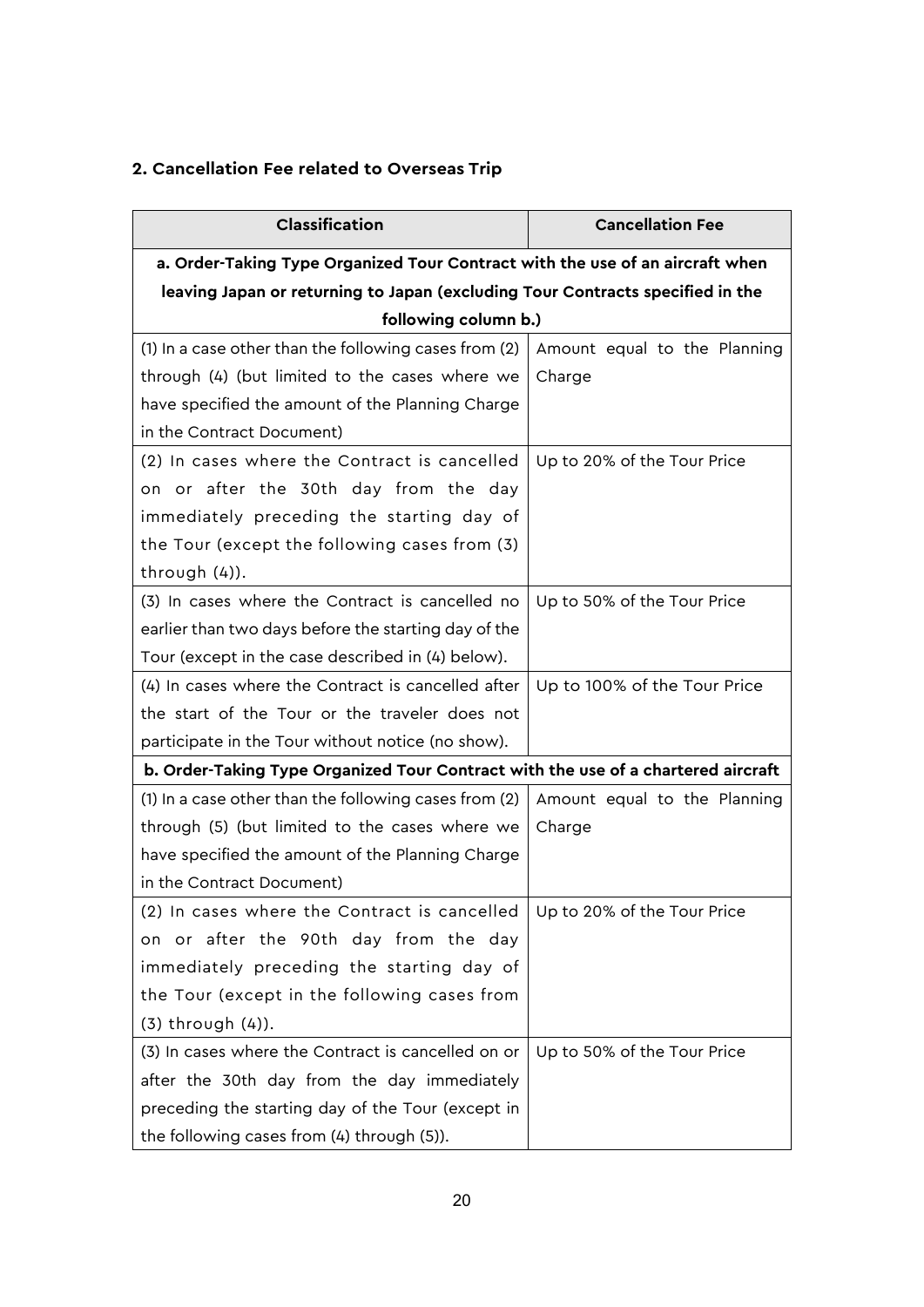| (4) In cases where the Contract is cancelled on or                                                   | Up to 80% of the Tour Price      |  |
|------------------------------------------------------------------------------------------------------|----------------------------------|--|
| after the 20th day from the day immediately                                                          |                                  |  |
| preceding the starting day of the Tour (except in                                                    |                                  |  |
| the following case described in (5) below).                                                          |                                  |  |
| (5) In cases where the Contract is cancelled no                                                      | Up to 100% of the Tour Price     |  |
| earlier than 3 days prior to the starting day of the                                                 |                                  |  |
| Tour or the traveler does not participate in the                                                     |                                  |  |
| Tour without notice (no show).                                                                       |                                  |  |
| c. Order-Taking Organized Tour Contract with                                                         | Based on the rules of the        |  |
| the use of a vessel when leaving Japan and                                                           | cancellation fee for said vessel |  |
| returning to Japan                                                                                   |                                  |  |
| Remark:                                                                                              |                                  |  |
| The amount of the cancellation fee shall be specified in the Contract Document.<br>$\left( 1\right)$ |                                  |  |

② In applying this Schedule, "After the Start of the Tour" refers to after "The time when the traveler starts receiving the service" stipulated in Article 2, paragraph 3 of the Rules of Special Indemnity attached hereto.

# **Schedule II - Monetary Indemnity for Alterations (related to Article 30, paragraph 1)**

| <b>Alterations Requiring Payment of Indemnity</b>       | Percentage per Case (%) |              |
|---------------------------------------------------------|-------------------------|--------------|
| payment of the<br>change<br>Change<br>requiring         | <b>Prior to the</b>     | After the    |
| compensation                                            | start of the            | start of the |
|                                                         | Tour                    | Tour         |
| (1). Alterations to the starting or final days of the   | 1.5                     | 3.0          |
| Tour described in the Contract Document                 |                         |              |
| (2). Alterations to sightseeing locations or            | 1.0                     | 2.0          |
| facilities (including restaurants) and other            |                         |              |
| destinations of the Tour                                |                         |              |
| and facilities falls below the total amount for that as | 1.0                     | 2.0          |
| specified in the Contract Document)                     |                         |              |
| (4). Alterations to the class of the transportation     | 1.0                     | 2.0          |
| facilities or in the names of companies as specified    |                         |              |
| in the Contract Document                                |                         |              |
| (5). Alterations to different flights at the departure  | 1.0                     | 2.0          |
| airport or destination airport in Japan from those as   |                         |              |
| specified in the Contract Document                      |                         |              |